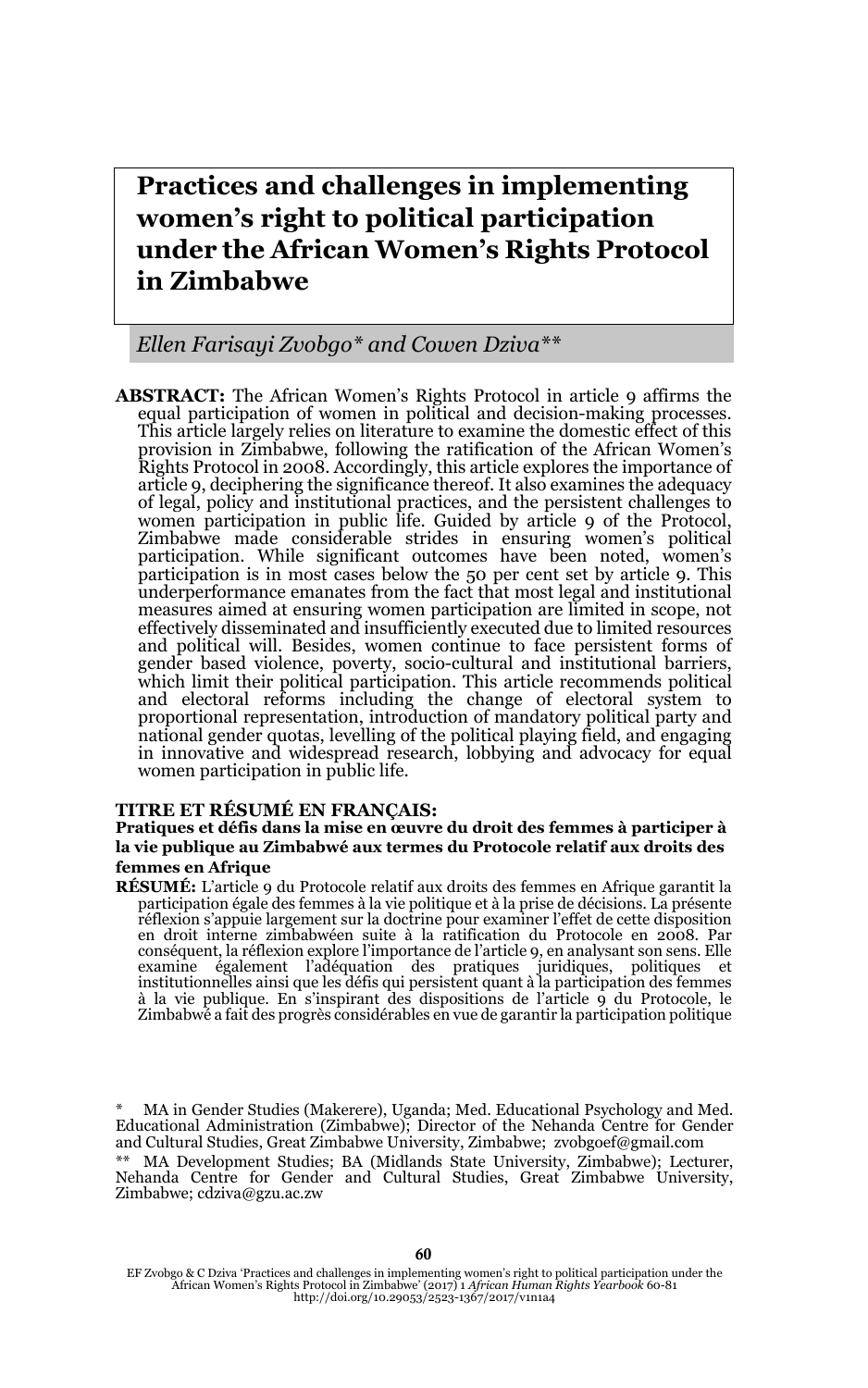des femmes. Bien que des résultats significatifs aient été enregistrés, la participation des femmes est, dans la plupart des cas, inférieure à la norme de 50% fixée par l'article 9. Cette sous-performance provient du fait que la plupart des mesures juridiques et institutionnelles visant à garantir la participation des femmes sont limitées et ne sont pas efficacement diffusées en raison de ressources limitées et de volonté politique insuffisante. D'ailleurs, les femmes continuent de faire face à des formes persistantes de violence sexiste, de pauvreté, d'obstacles socioculturels et institutionnels, qui limitent leur participation politique. Cette réflexion recommande des réformes politiques et électorales, y compris le changement du système électoral en vigueur au mode de représentation proportionnelle, l'introduction de partis politiques obligatoires et de quotas pour les femmes au niveau national, le nivellement du terrain politique ainsi que la recherche, le lobbying et le plaidoyer en faveur de la participation égale des femmes à la vie publique.

**KEY WORDS:** Protocol to the African Charter on the Rights of Women in Africa, Maputo Protocol, decision-making, women, political participation, barriers, gender, equality

#### **CONTENT:**

| $\mathbf{2}$   | Concept and importance of article 9 of the Women's Rights Protocol 64 |  |
|----------------|-----------------------------------------------------------------------|--|
| 3              |                                                                       |  |
|                | 3.1                                                                   |  |
|                | 3.2                                                                   |  |
|                | 3.3                                                                   |  |
|                | 3.4                                                                   |  |
| $\overline{4}$ |                                                                       |  |
| 5              |                                                                       |  |
|                |                                                                       |  |

## **1 INTRODUCTION AND BACKGROUND**

The equal representation and participation of women in public life gained impetus in the second half of the 20th century. This advance resulted from democratisation and development processes, worldwide, and the increasing emphasis on non-discrimination, justice and inclusiveness after the creation of the United Nations (UN). Indeed, a democratic society puts value and worth on all human beings' contribution to matters shaping their lives and the development and wellbeing of society at all levels.

The quest for gender equality and non-discrimination is expressed in several UN human rights<sup>2</sup> and development<sup>3</sup> frameworks. Within the African region, a number of frameworks<sup>4</sup> speak to gender equality, including the African Charter on Human and Peoples' Rights (African Charter), and the Protocol to the African Charter on Human and

<sup>1</sup> UNDP *Zimbabwe Human Development Report 2000: Governance* (Nat print: Harare 2000).

<sup>2</sup> See art 21(1) of the Universal Declaration of Human Rights (1948); articles 3 and 25 of the International Covenant on Civil and Political Rights (1966); and articles 2 and 7 of the Convention on the Elimination of All Forms of Discrimination Against Women (CEDAW 1979).

<sup>3</sup> For development strategies see the Sustainable Development Goals 5.5 (SDGs) 2015-2030, which succeeds the Millennium Development Goals (MDGs) 2000-2015.

See art 4(l) of the Constitutive Act of the AU; AU Gender Policy; Solemn Declaration on Equality in Africa; Agenda 2063; Commission on the Status of Women 59th and 60th Sessions (2015, 2016); and declaration of 2010-2020 as the African Women's Decade.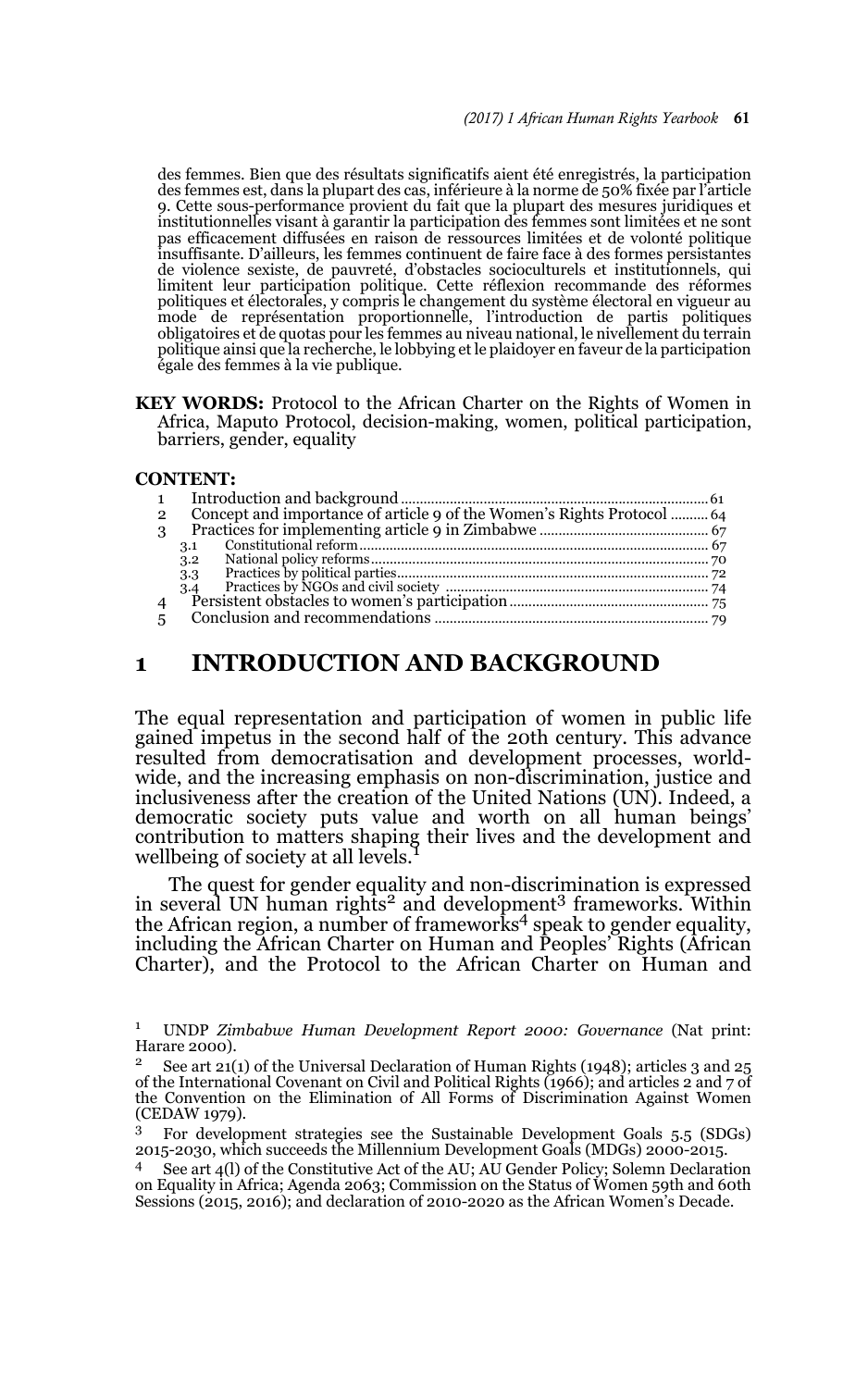People's Rights on the Rights of Women in Africa (African Women's Rights Protocol).

Specifically, the African Charter was developed for the purposes of promoting and protecting human rights in Africa.<sup>5</sup> Although the Charter was designed to guarantee the rights of both women and men,<sup>6</sup> women's rights, as such, are specifically mentioned in only a few provisions.<sup>7</sup> This normative inadequacy<sup>8</sup> prompted the adoption of the landmark African Women's Rights Protocol on 11 July 2003. The Protocol entered into force on 25 November 2005, after securing ratifications by the required number of 15 African Union (AU) member states.9 The African Women's Rights Protocol is a comprehensive framework that recognises several rights of women at the generic and specific levels in Africa. For these reasons, the Protocol is hailed as the most inventive and exciting development in women rights protection since the AU formation as it lays down essential human rights standards for African women.<sup>10</sup> A closer look at the Protocol shows the extent to which the AU recognises, reaffirms, or guarantees existing rights under UN human rights systems.<sup>11</sup>

Article 9 of the African Women's Rights Protocol, which calls for equal representation of women in political and decision-making processes, is the focus of this article. The process to achieve 50-50 representation of women and men in institutions of power includes affirmative action, enabling national legislation and other necessary measures.12 The equal representation of women and men in political and decision-making institutions is crucial for consolidation of democracy. For democracy to be sustainable, it has to allow for the inclusion and participation of every citizen to represent their concerns and interests in matters shaping their lives. In a way, article 9 confirms that women are equal human beings, and emphasises the need to promote, protect and enforce their political rights.

The call by article 9 is important for African countries, including Zimbabwe, where women's participation in public life has been limited before ratification of the Protocol in 2008. Since independence in 1980,

 $12$  See article 9(1) of the African Women's Rights Protocol.

<sup>5</sup> F Ouguergouz *The African Charter on Human and Peoples' Rights: a comprehensive agenda for human dignity and sustainable democracy in Africa* (2003) 432.

 $\frac{6}{7}$  See Preamble of African Charter.<br> $\frac{6}{7}$  See art 18 of the African Charter.

 $\frac{7}{8}$  See art 18 of the African Charter.

<sup>8</sup> See Preamble to the Protocol; See also F Banda 'Brazing a trail: The African Protocol on Women's Rights comes into force' (2006) 50 *Journal of African Law* 72; F Viljoen *International human rights law in Africa* (2007) 529.

<sup>&</sup>lt;sup>9</sup> Article 29(1) of the African Women's Rights Protocol.<br><sup>10</sup> E Durojaye & LN Murungi 'The African Women's Protocol and sexual rights' (2014) 18 *International Journal of Human Rights* 893; B Kombo, R Sow & FJ Mohamed (eds) *A journey to equality: 10 years of the Protocol on the Rights of Women in Africa, Equality Now* (2013); VO Ayeni (ed) *The impact of the African Charter and the African Women's Rights Protocol in selected African states: Zimbabwe* (2016) 281-296.

<sup>&</sup>lt;sup>11</sup> See F Viljoen 'An introduction to the Protocol to the African Charter on Human and Peoples' Rights on the Rights of Women in Africa' (2009) 16 *Washington & Lee Journal of Civil Rights & Social Justice* 11.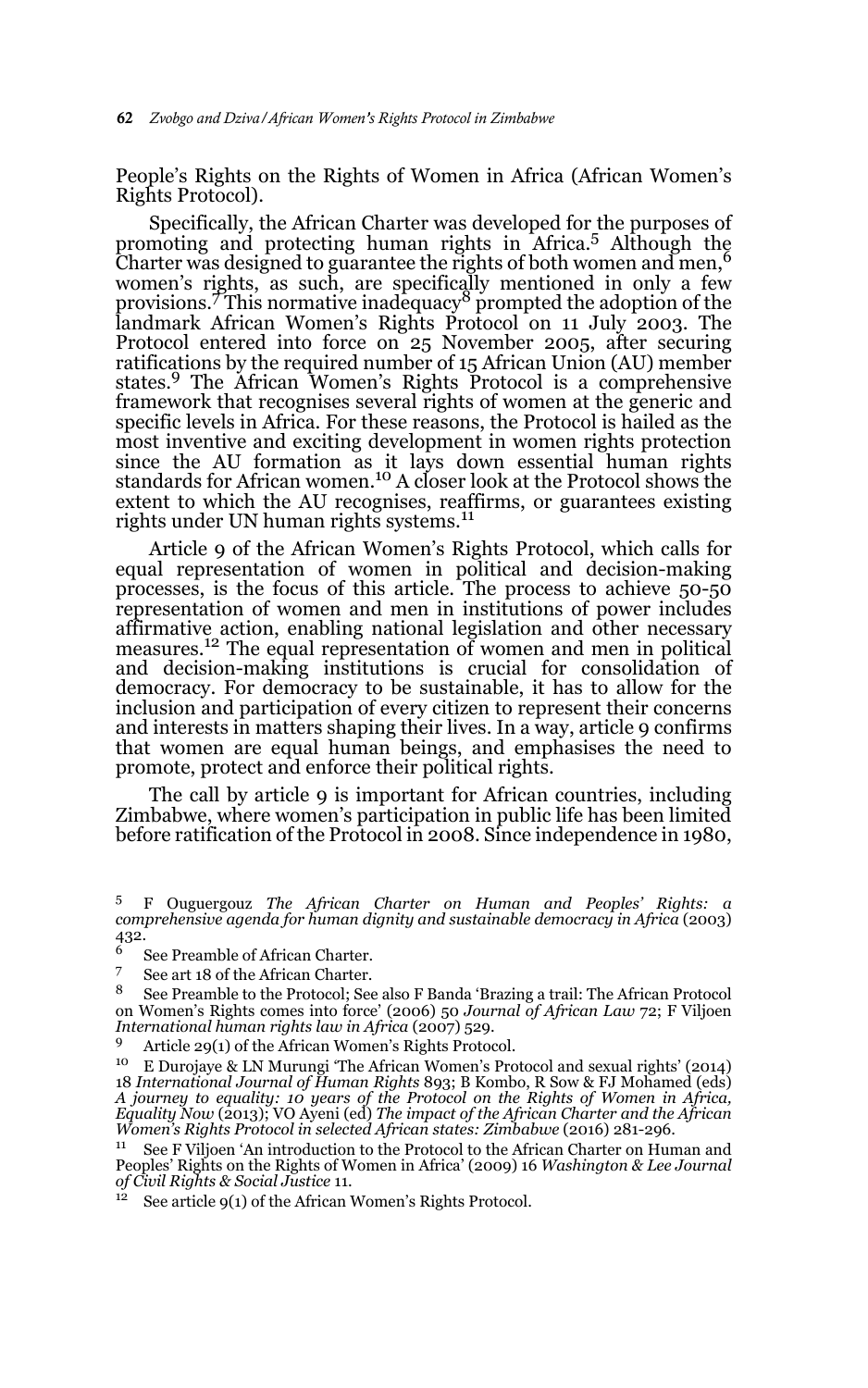women in Zimbabwe remained largely tucked away and confined to domestic roles, and were not provided with opportunities and resources to be represented and competitively participate in public life. By the year 2000, women comprised only 1 per cent of the positions in key political and decision-making institutions.13 In Parliament, female representation ranged between 8 and 14 per cent in the period between 1980 and 2008.14 In the judiciary, women comprised only five of the 26 judges of the High Court by  $2000$ .<sup>15</sup> Women's representation was also low in local governance, cabinet, the Senate and appointed decisionmaking bodies, including in civil service and parastatals.

The ratification of the Protocol in 2008 was expected to improve women representation in key political and decision-making institutions in Zimbabwe. Indeed, women's representation improved significantly in political and decision-making processes. This improvement was a result of the concerted efforts to implement the Protocol through constitutional and policy reforms, and other endeavours by state and non-state actors. However, this article notes that women are yet to enjoy *equal* participation in public life even with efforts to implement article 9 of the Protocol. In most cases, statistics in Zimbabwe show women comprising around 30 per cent, but that is still below the desired 50-50 representation. Notably, there continues to be few women managers, clerks and mayors in local government even after<br>ratification of the Protocol.<sup>16</sup> In various government ministries, including the Ministry of Women Affairs, Gender and Community Development, women comprise 30 per cent or less of senior managers.<sup>17</sup>

Similarly, the numbers of party candidates and elected women parliamentarians and councillors have been decreasing. After Žimbabwe's 2013 elections, the number of elected women fell from 34<br>to 26<sup>18</sup> for Parliament, and from 19 per cent to 16 per cent<sup>19</sup> for local authorities. Additionally, the number of women who contested seats as National Assembly candidates fell from 105 in 2008 to 90 in 2013.<sup>20</sup> Similarly, limited numbers of women participate in electoral processes and mainstream politics as voters and political party supporters. Zimbabwe remains lowly ranked with regards to women representation

- Gender Links (n 14 above) 37.
- <sup>19</sup> Gender Links (as above).
- <sup>20</sup> Gender Links (as above) 36.

<sup>13</sup> UNIFEM *Biennial Report: Progress of the World's Women* (2000).

<sup>14</sup> Gender Links *SADC Gender Protocol Barometer 2013 Zimbabwe* (Gender Links: Johannesburg 2015); R Gaidzanwa 'Gender, Women and Electoral Politics in Zimbabwe' (Electoral Institute of Southern Africa (EISA) Publications: Johannesburg 2004) http:// www.eisa.org.za (Accessed on 10 June 2017); C Dziva *et al* 'No easy walk through primary elections for rural women in Zimbabwe' (2013) 13 *Journal of Humanities and Social Science* 6 50-57.

UNDP (n 1 above).

<sup>16</sup> M Zanhi 'Is there political will to translate it into reality?' (Legal Resources Foundation: Bulawayo 2013).

<sup>17</sup> Gender Links *SADC Gender Protocol Barometer 2015 Zimbabwe* (Gender Links: Johannesburg 2015) 8.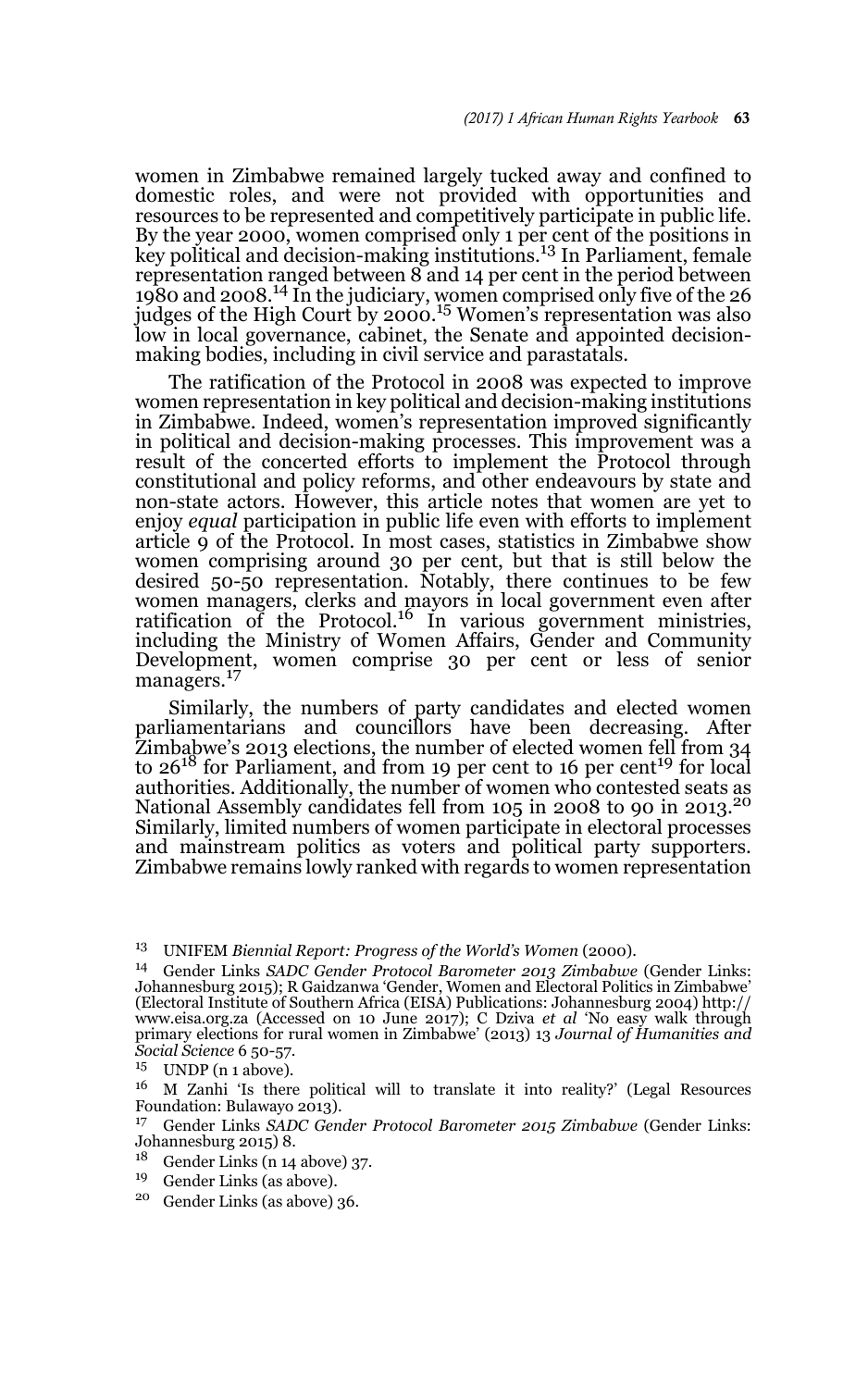in appointed offices, including in Cabinet. $21$  These statistics speak volumes about the impediments that women continue to face in wrestling for elected and appointed party and government positions.

Previous attempts to evaluate the domestic impact of African Women's Rights Protocol have tended to focus on the Protocol as a whole.<sup>22</sup> These studies hail the Protocol's declaration on socioeconomic and political participation only in passing, without an indepth analysis of the extent at which specific provisions of the Protocol<br>have been implemented at the national level.<sup>23</sup> This study discusses the importance and practices for implementing article 9 of the Protocol, and the persisting hindrances to women's participation in public life in Zimbabwe. Additionally, the article offers measures that Zimbabwe and other state parties to the Protocol can take to ensure equal representation and participation of women in the public sphere.

Although the article focuses on Zimbabwe, other African countries with similar contexts may find the article helpful. It is anticipated that state parties, civil society, and key institutions for human rights advancements within the AU, notably the African Commission, and Solidarity for African Women's Rights Coalition, the African Women's Development and Communications Network, may find this article strategic in their quest to ensure women's political rights.

Chronologically this contribution starts with this introduction and background section, followed by a discussion on the importance of article 9 of the African Women's Rights Protocol. Thereafter, the article analyses the practices employed by Zimbabwe in implementing article 9 of the Protocol. Afterwards, the article discusses some persisting obstacles to women's political participation and representation in decision-making. Lastly, the article summarises its findings and proffers suggestions for equal participation and representation of women.

Methodologically, this article adopts a qualitative methodology as informed by historical and descriptive designs. The article heavily relies on literature review of books, journals, reports, newspaper articles, and opinions of seasoned women politicians and individuals within civil society organisations advancing women's rights in Zimbabwe.

# **2 CONCEPT AND IMPORTANCE OF ARTICLE 9 OF THE WOMEN'S RIGHTS PROTOCOL**

Article 9 of the African Women's Rights Protocol speaks of the fundamental elements of participative democracy at public level, in the following terms:

1. States Parties shall take specific positive action to promote participative governance and the equal participation of women in the political life of their

- <sup>21</sup> Gender Links (as above).
- <sup>22</sup> Kombo *et al* (n 10 above); Ayeni (n 10 above) 281-296.
- <sup>23</sup> Kombo *et al* (as above).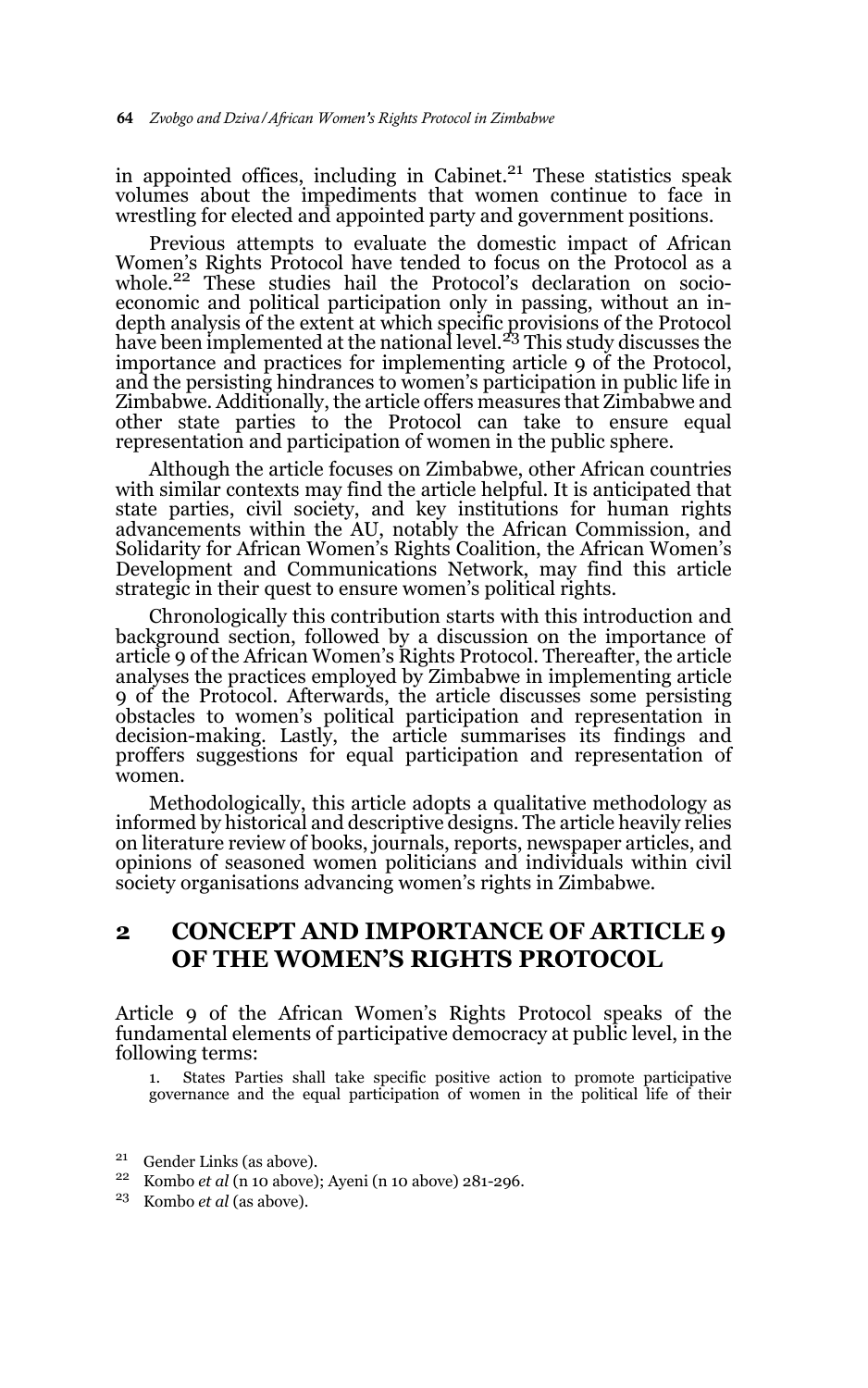countries through affirmative action, enabling national legislation and other measures to ensure that:

- a) women participate without any discrimination in all elections;
- b) women are represented equally at all levels with men in all electoral processes;

c) women are equal partners with men at all levels of development and implementation of State policies and development programmes.

2. States Parties shall ensure increased and effective representation and participation of women at all levels of decision-making.

Article 9 provides for the equal (50-50) representation of women in political and decision-making institutions. The requirement of equal participation in political life should ensure for equal women participation without discrimination at all levels of development, decision-making and electoral processes. For state parties to achieve equal representation of women in politics and decision-making processes, they are supposed to take positive action through affirmative action, enabling legislation and other measures. Put differently, article 9 dwells more on the processes and is silent on the outcomes of these processes. Outcomes in this case would mean equal representation of men and women in Parliaments and different institutions of a country.

The equal representation and participation of women in political and decision-making improves governance. Women are believed to be naturally caring, kinder and more altruistic as compared to men. Honour *et al*'s study on India noted that female members of parliament had a more caring and nurturing style of leadership, which is further defined as 'interactive' when compared to men who operate with a 'transactional', command-and-control approach.24 With their motherly touch, women dilute or totally change the political culture of men in law and policy reform, and allocate crucial resources to the needy in society. Nzomo states that 'it is now generally accepted that women constitute a key national resource, whose ideas, creative solutions and concern for cohesiveness of the social fabric can help change the quality<br>of life and society at large'.<sup>25</sup> With these attributes, women may bring a different set of values, which is important in creating a more caring, pluralist and compassionate society.<sup>26</sup>

The other argument for women participation is based on varied interests of men and women. Men and women are somehow different, hence the need for separate representation.<sup>27</sup> As Shvedova noted, 'the majority of governing institutions are dominated by men who further

<sup>24</sup> T Honour J Barry & S Palnitkar 'The quota innovation: gender and Indian politics: experience and prospects' (1999) 18 *Equal Opportunities International* 7 1-16.

<sup>25</sup> M Nzomo 'Women in politics and public decision-making' in U Himmelstrand (eds) *African perspectives on development* (2003).

<sup>26</sup> J Squires & M Wiekham-Jones *Women in Parliament: a comparative analysis* Equal Opportunities Commission (2001) 6.

<sup>27</sup> D Dahlerup 'Using quotas to increase women's political representation' in J Ballington & A Karam (eds) *Women in Parliament: beyond numbers* (2005) 94; CON Moser *Gender planning and development: theory, practice and training* (1993).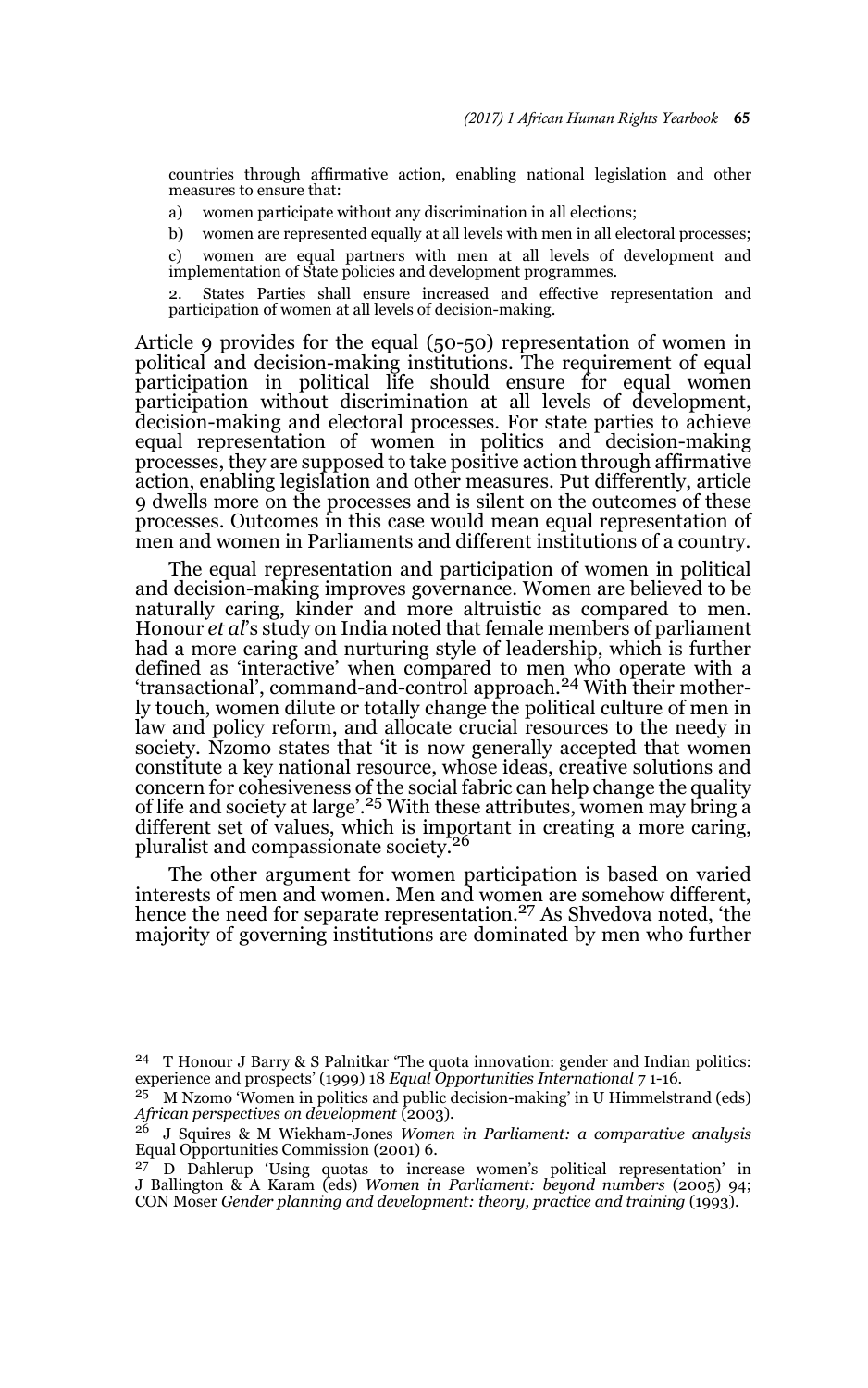their own interests. Male-dominated political institutions of government do not promote women or women's issues'.28 Unless women are represented in legislative and decision bodies, their interests may not be articulated and may therefore suffer from policy neglect.<sup>29</sup> Even though there are limited empirical studies to prove that male politicians always exclude women concerns, and that female politicians always prioritise women's issues, it can be submitted that a mixed parliament, cabinet, and other decision-making bodies are poised to be fair and to transform the lives of all groups of people in society.

Similarly, gender-balanced political and decision-making bodies tend to address more of the concerns that exclusively or disproportionately affect disadvantaged groups of the society. Lovenduski and Karam are of the opinion that the 'presence of female decision-makers greatly influences the outcome of issues debated.'<sup>30</sup> Govender was quoted by Karam to have stated that "with more women in politics, the gun culture will be eliminated from the political agendas and certain ideals such as politics as a service to humanity and creating a qualitative difference will be reinstated".31 Inclusion of women in local governance, parliament and cabinet can therefore be an effective starting point for reducing conflicts, gender based violence, and for effective representation of women's needs, interests and priorities.

Furthermore, the process of participative democracy infuses leadership and political skills into women. This has the capacity to produce more women leaders who are ready for higher responsibilities. The more women practice leadership and decision-making roles, including in settings outside government such as the workplace and, community affairs, the more effective women become in articulating political views and demands at higher levels. In addition, women's active participation in political life often brings a sense of ownership to decisions and deliberations reached by politically inclusive institutions. As a disadvantaged group in society, women become empowered as they develop the capacity to share problems, experiences and propose solutions on matters affecting them. As Smith stated, developing negotiating skills and an ability to cooperate are central to the process of women's empowerment and ultimately national development.<sup>32</sup>

All things considered, women participation and representation in public life is vital for democratic transition or consolidation. In its true sense, democracy entails a fair and reflective political system, which is representative of men and women in democratic institutions and processes. As equal human beings, women must be afforded the chance to participate at the same level with men in matters shaping their lives.

<sup>&</sup>lt;sup>28</sup> N Shvedova 'Obstacles to women's participation in Parliament' in J Ballington & A Karam (eds) *Women in Parliament: beyond numbers* (2005) 20.

<sup>29</sup> N Chowdhury 'Women in politics, empowerment' (1994) 1 *A Journal of Women for Women* 21-42; KP Panday 'Representation without participation: quotas for women in Bangladesh' (2008) 29 *International Political Science Review* 489.

<sup>30</sup> J Lovenduski & A Karam *Women in parliament: making a difference* (2000).

<sup>31</sup> J Ballington & A Karam (ed) *Women in politics: beyond numbers* (2005).

<sup>32</sup> BC Smith *Good governance and development* (2007).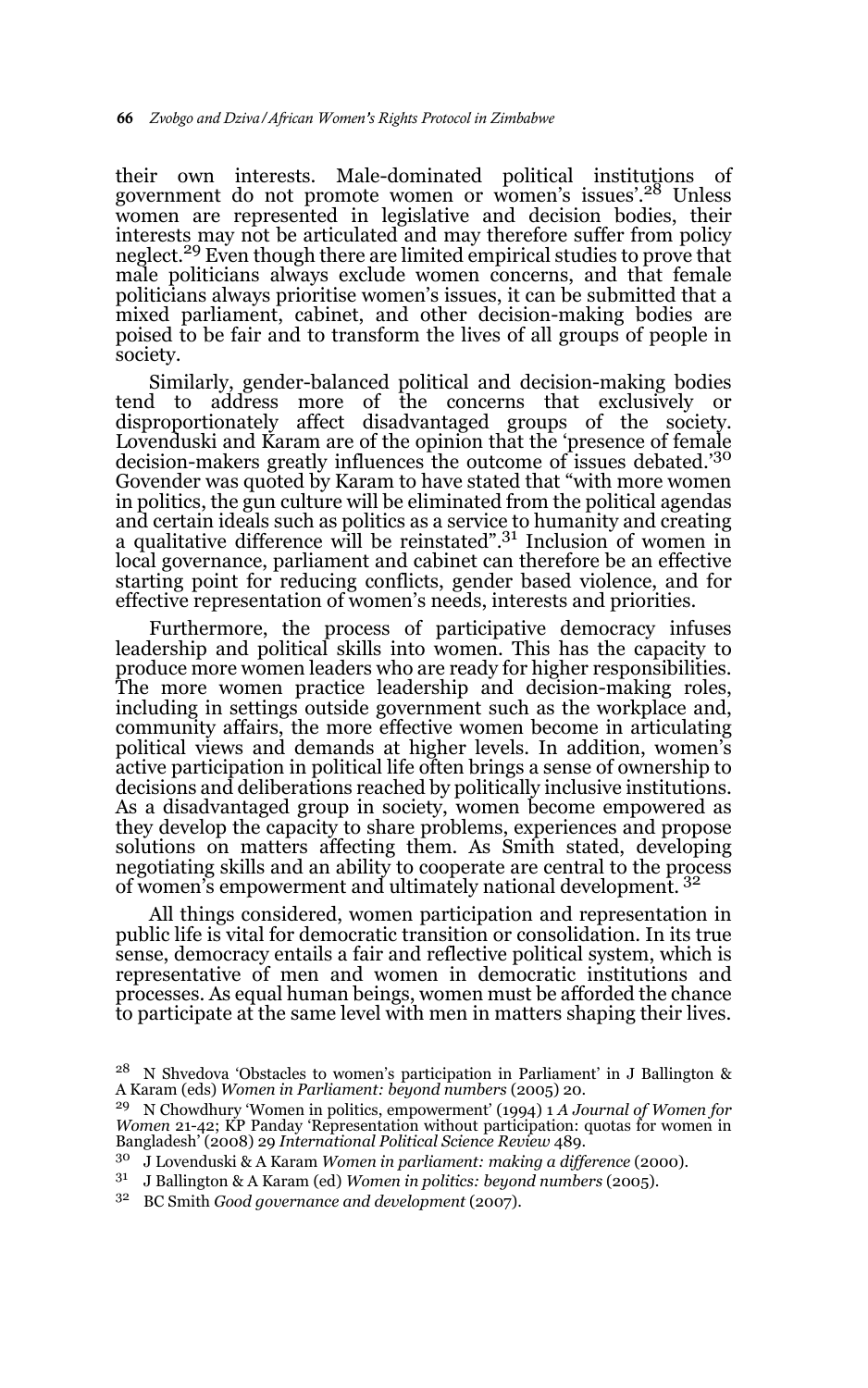In several African countries, including Zimbabwe, 33 women constitute 50 per cent of the population, meaning their full representation in corridors of power and decision-making guarantees fairness, justice<sup>34</sup> and represents a functional and sustainable democracy. Indeed, liberal feminists generally locate the uniqueness of men and women in their capacity for rationality.35 Representative democracy demands that political and decision-making institutions and structures are composed and representative of men and women. Expectedly, gender balanced decision-making institutions and structures are poised to be efficient, effective and responsive to the concerns and perspectives of all segments of the society.

# **3 PRACTICES FOR IMPLEMENTING ARTICLE 9 IN ZIMBABWE**

## **3.1 Constitutional reform**

Since independence in 1980, Zimbabwe was governed by the Lancaster House Constitution of 1979. This Lancaster House Constitution had a limited Bill of Rights, which failed to adequately provide for women's participation in public life.<sup>36</sup> At one point, Jessie Majome, a legislator in Zimbabwe, described the Lancaster Constitution as one of the worst constitutions in the world, due to its failure to provide for equality and to protect women rights and needs.37 Amid numerous calls by feminists for a new Constitution, Zimbabwe renewed the process of writing a people-driven constitution, which was finally adopted in 2013. This was an opportunity to incorporate the African Women's Rights Protocol into domestic law. However, the full incorporation of the African Women's Rights Protocol into the Constitution was limited by Zimbabwe's dualist approach to the implementation of international treaties. This approach entails that international treaties ratified or acceded to by Zimbabwe do not become self-executing upon ratification or accession, but must first be domesticated through parliamentary approval and be incorporated into domestic laws through an Act of<br>Parliament before they become binding.<sup>38</sup>

<sup>33</sup> Zimbabwe National Statistics Agency (ZimStats) *2012 Census: preliminary report* (2012) 1.

<sup>34</sup> J Squires 'Quotas for women: fair representation?' in J Lovenduski, & N Pippa (eds) *Women in politics* (1996) 12.

<sup>35</sup> R Tong *Feminist thought: a comprehensive introduction* (2009).

 $3<sup>6</sup>$  M Makonese 'Women's rights and gender equality in the new Zimbabwean Constitution: the role of civil society in implementation and compliance' in CM Fombad (ed) *The implementation of modern African Constitutions: challenges and prospects* (2016) 156-176.

<sup>37</sup> M Zungura & EV Nyemba 'The implications of the quota system in promoting gender equality in Zimbabwean politics' (2013) 3 *International Journal of Humanities and Social Science 2.*

 $38$  See section 327(2) of the 2013 of the Constitution of Zimbabwe.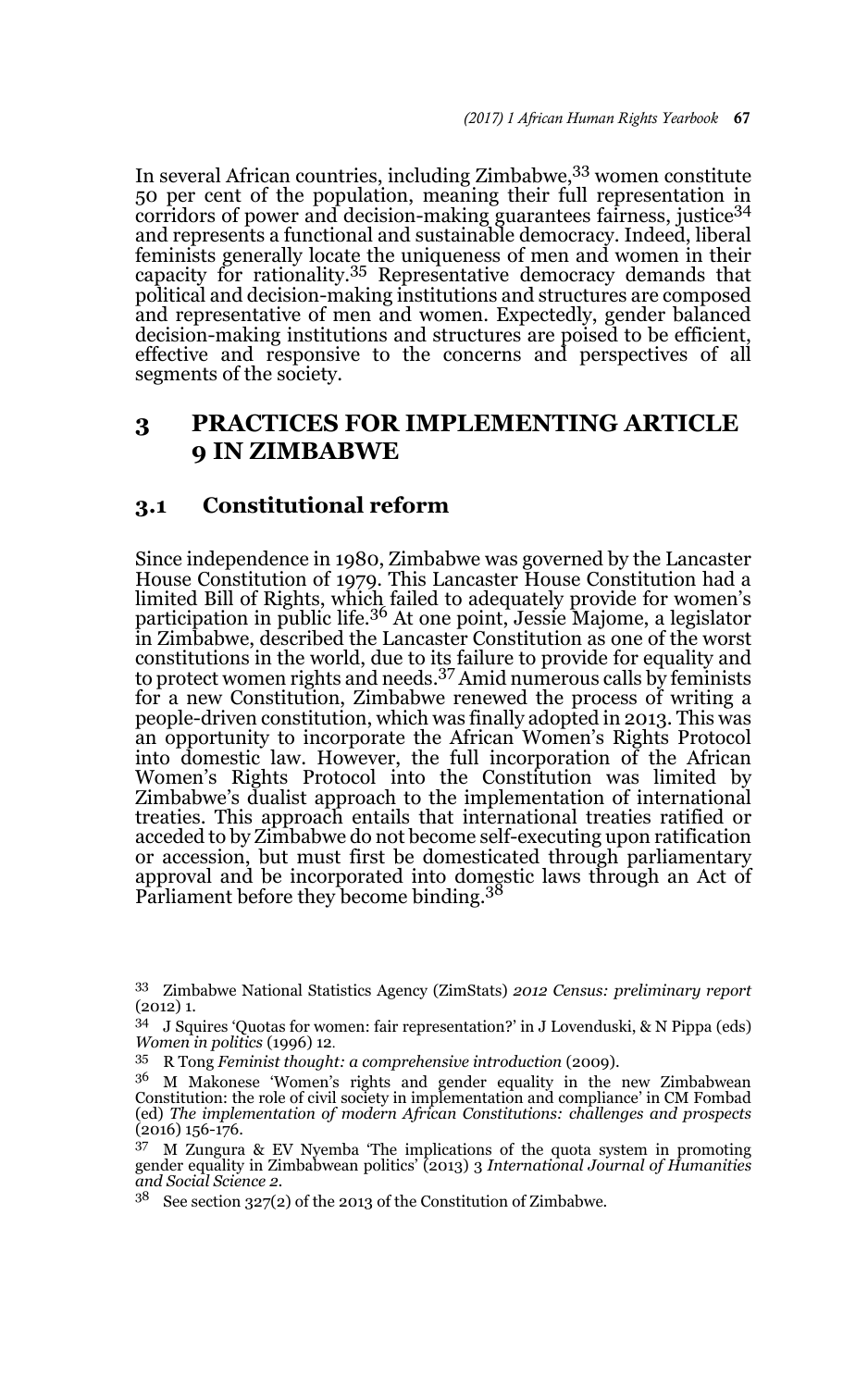Nevertheless, the 2013 Constitution endeavours to incorporate provisions of the African Women's Rights Protocol. Unlike the Lancaster Constitution, the 2013 Constitution includes an expanded Declaration of Rights that explicitly guarantees equal human rights for women and men, including socio-economic and cultural rights, and civil, political and electoral rights. Under section 80, the Constitution affirms women's right to participate fully in political, social and economic affairs. Specifically, section 80(2) of the Constitution directs the state to take measures to achieve the progressive realisation of women's economic, social, and political rights. A cohort of civil liberties provided under the Constitution includes the right to vote, freedom of assembly, expression, and association. These liberties are crucial for the effective realisation of women's equal political participation.

The Constitution requires the state to progressively ensure gender balance in elective and appointive body members.39 Specifically, section 17(b) mandates the state to take the necessary measures, including legislative measures, to ensure that 'both genders are equally represented in all institutions and agencies of government at every level; and women constitute at least half the membership of all Commissions and other elective and appointed governmental bodies established by or under this constitution or any act of parliament'. In this provision, the Constitution goes further than the wording of article 9 of the African Women's Rights Protocol. Section 17(b) does not only provide for equal participation of men and women in political and decision-making processes, but goes further to obligate the state to ensure that there is equal representation in different governmental bodies, Commission and elective positions. The Constitution of Zimbabwe should therefore be applauded for ensuring equal participation of men and women.

The section of the Constitution further provides for national institutions to ensure that women have equal access to resources such as land. Under section 17(2), the state is directed to 'rectify gender discrimination and imbalances resulting from the past practices and policies'. Clearly, in this respect the Constitution also goes beyond the Protocol be extending beyond processes stipulated in the Protocol. This move goes a long way towards ensuring gender parity outcomes in national institutions. Indeed, national institutions re-constituted after 2013, including the Public Service Commission, the Zimbabwe Gender Commission (ZGC), the Zimbabwe Human Rights Commission (ZHRC), and the Local Government Board achieved gender balanced Commissioners.40 In addition, the ZGC and the Zimbabwe Electoral Commission (ZEC) have women chairpersons. $41$  Similarly, the

<sup>39</sup> See sections 17 and 104 of the Constitution of Zimbabwe.

<sup>40</sup> Gender Links (n 14 above) 36.

<sup>41</sup> 'Gender Commission Appointed' *The Herald* 30 June 2015.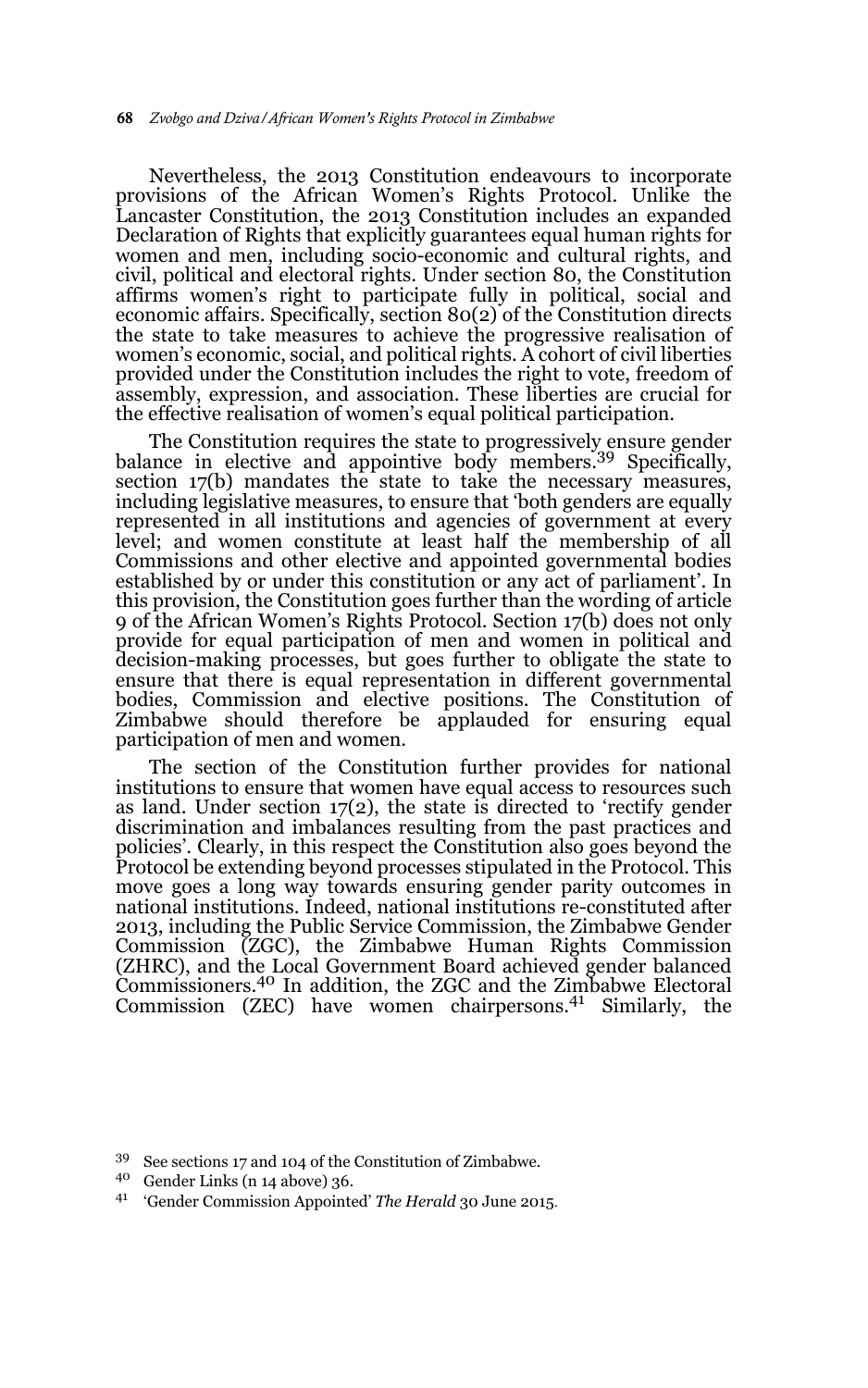representation of women in public service improved significantly, to reach 31 per cent in 2014.<sup>42</sup>

Quotas are one of the special measures to improve women representation under article  $\frac{1}{9}$  of the Protocol. The Constitution introduced quotas to guarantee women representation in Senate and Parliament under section 120<sup>43</sup> and 124, respectively.<sup>44</sup> Specifically, section 120(2)(b) stipulates that elections of senators to be conducted under a party-list system of proportional representation 'in which male and female candidates are listed alternately, every list being headed by a female candidate.' Similarly, section  $124(1)^{45}$  provides for 'an additional sixty women members, six from each of the provinces into which Zimbabwe is divided, elected through a system of proportional representation based on the votes cast for candidates representing political parties in a general election for constituency members in the provinces'. The introduction of constitutional quotas has the effect of improving numerical equality of men and women National Assembly. All the countries that have achieved or exceeded 30 per cent representation of women in Southern Africa – Lesotho (58 per cent), Mozambique (35, 6 per cent), South Africa (40 per cent), Tanzania (34 per cent) and Namibia (42 per cent) have some form of quota.46 In Zimbabwe, the introduction of constitutional quotas increased women representation from 14.29 per cent in 2008 to 32 per cent in 2013 (Parliament), and from 24.2 per cent to 48 per cent (Senate).47 With the introduction of this constitutional quota, Zimbabwe improved on the Inter Parliamentarian Union (IPU) World Classification of women in national parliaments: from 90 out of 190 countries in 2012 to 27 out of<br>190 after the 2013 elections.<sup>48</sup> This improvement is commendable even though it remains below the 50-50 appeal of African Women's Rights Protocol.

In appointing Ministers and Cabinet, the President of Zimbabwe is guided by considerations of gender balance.<sup>49</sup> With section 104(4) of the Constitution requiring gender balance, leaders are constantly reminded of this need in all appointments. In a way, inclusion of a provision on gender balance has given impetus for advocacy in cases where political leaders have reneged in ensuring gender balance in their appointments. In 2013, feminists and scholars made headlines accusing the President of Zimbabwe for appointing a male-dominated Cabinet with only three women out of the 26 Ministers, arguing that

- <sup>43</sup> Section 120(2)(a) of the Constitution of Zimbabwe.
- <sup>44</sup> Section 124 of the Constitution of Zimbabwe.<br> $\frac{45}{7}$  Sec Section 124 of the Constitution of Zimbab
- <sup>45</sup> See Section 124 of the Constitution of Zimbabwe.
- <sup>46</sup> Gender Links (n 14 above) 38.
- <sup>47</sup> Gender Links (as above).
- <sup>48</sup> Inter-Parliamentary Union 'Women in National Parliaments' 2013 http://www.ipu. org/wmn-e/arc/classif011213.htm (accessed 11 June 2017).
- <sup>49</sup> See section 104(4) of the Constitution of Zimbabwe.

<sup>42</sup> First Report of the Portfolio Committee on Women Affairs, Gender and Community Development on Ministry of Women Affairs, Gender and Community Development's Programmes, Activities and Challenges and Gender Mainstreaming in Government Line Ministries, Parliament of Zimbabwe, September 2014.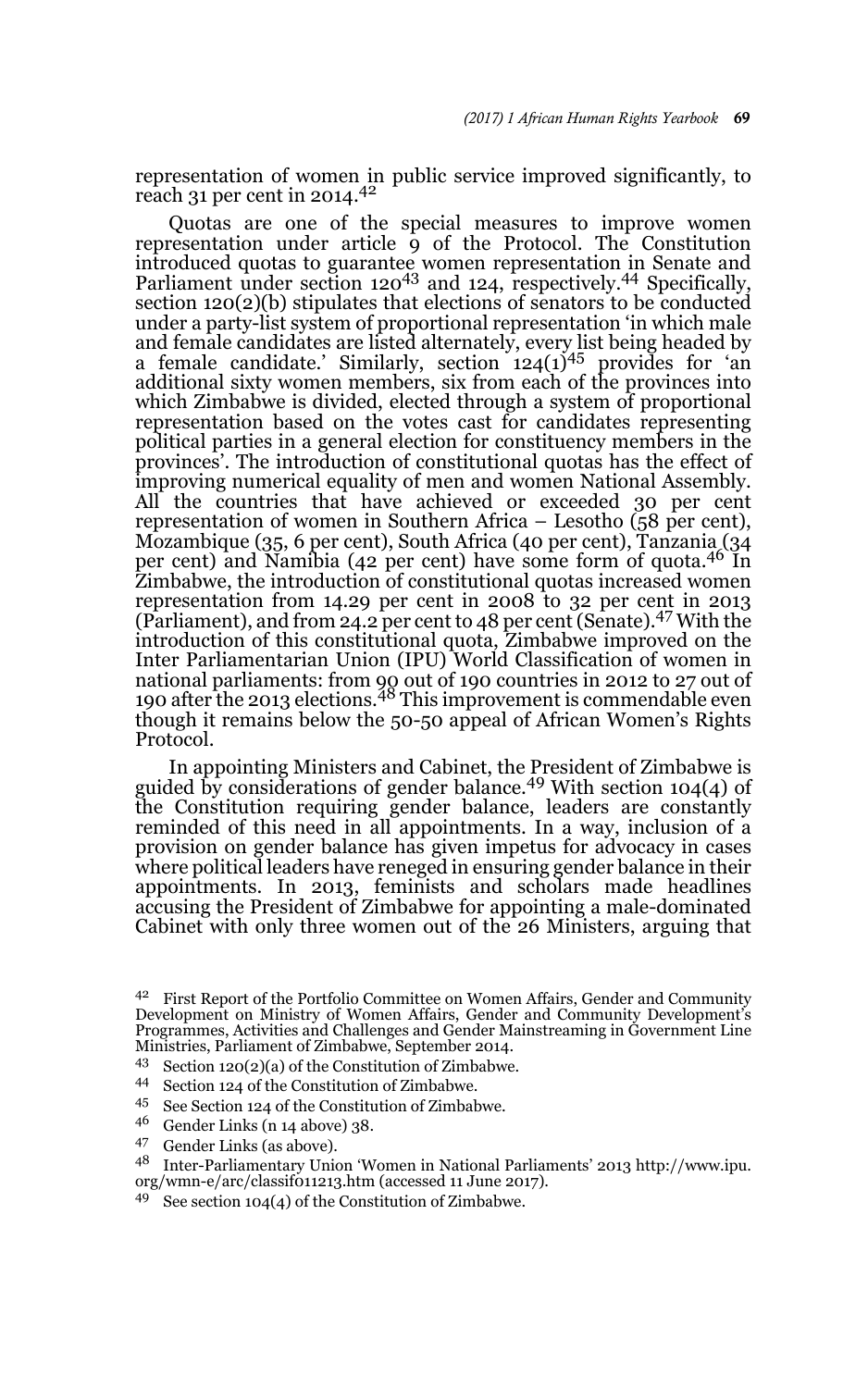this position is against section 17 of the Constitution.<sup>50</sup> Using section 17 and  $104^{51}$ of the Constitution as the basis of their argument, feminists and other scholars denounced this move by the President as a mere lack of political will for constitutionalism. Persistent calls by activists contributed to numerous subsequent Cabinet reshuffles, which saw an improvement in women representation from three in  $2013$ ,  $52$  to four female Ministers as of September 2017.<sup>53</sup>

Similarly, President Robert Mugabe rejected the proposed boards for state-owned Zimbabwe Mining Development Corporation, the Minerals Marketing Corporation of Zimbabwe, and Marange Resources in 2015 on the basis of it being not gender balanced in violation of section 17 of the Constitution and article 9 of the Protocol.<sup>54</sup>

### **3.2 National policy reforms**

The National Gender Policy (2013-2017) is the key policy with regard to women participation in politics and decision-making processes in Zimbabwe. It is noteworthy that the Policy mentions the African Women's Rights Protocol on several occasions. In line with the Protocol, the AU Gender Policy and the African Women's Decade, the Policy calls for the 'inclusion and active participation of women in politics and decision-making processes'.55 The closest the Policy mirrors article 9 of the African Women's Rights Protocol is when it sets out women's participation in politics and decision-making as one of the eight priority areas.56 Above all, the Policy recognises women as equal partners in socio-economic and political development, and calls for their full participation in public life. One set activity under the Policy's

<sup>56</sup> National Gender Policy (n 55 above).

<sup>50</sup> B Dube & C Dziva 'The appointment of 2013 Cabinet Ministers in Zimbabwe: a lost opportunity for gender parity in decision-making positions' (2014) 5 *International Journal of Politics and Good Governance* 1.

Section  $104(4)$  of the Constitution of Zimbabwe states that '[i]n appointing Ministers and Deputy Ministers, the President must be guided by considerations of … gender balance'.

<sup>&</sup>lt;sup>52</sup> The 3 women ministers were: Olivia Muchena, Higher and Tertiary Education, Science and Technology Development; Oppah Muchinguri, Minister of Women Affairs, Gender and Community Development, and Sithembiso Nyoni, Minister of Small and Medium Enterprises and Co- operatives.

<sup>53</sup> The 4 women ministers after the reshuffling in 2015 are: Prisca Mupfumira, Ministry of Public Service Labour and Social Services; Nyasha Chikwinya, Ministry of Women's Affairs, Gender and Community Development, Oppah Muchinguri, Ministry of Environment Water and Climate, and Sithembiso Nyoni, Minister of Small and Medium Enterprises and Co- operatives.

<sup>54</sup> 'Outrage over Cabinet gender bias' *The Independent* 20-26 September 2013; 'President Mugabe appoints new Cabinet' 10 September 2013 http://www.herald.co.zw/ breaking-news-president-mugabe-set-to-announcecabinet/ (accessed 20 June 2017); 'Mugabe excuses of gender bias lame' *The Independent*, 27 September to 3 October 2013.

<sup>55</sup> The National Gender Policy (2013-2017) (Ministry of Women Affairs, Gender and Community Development: Harare 2013) www.women.gov.zw/downloads?download =3:2013-national-gender-policy (accessed 20 June 2017).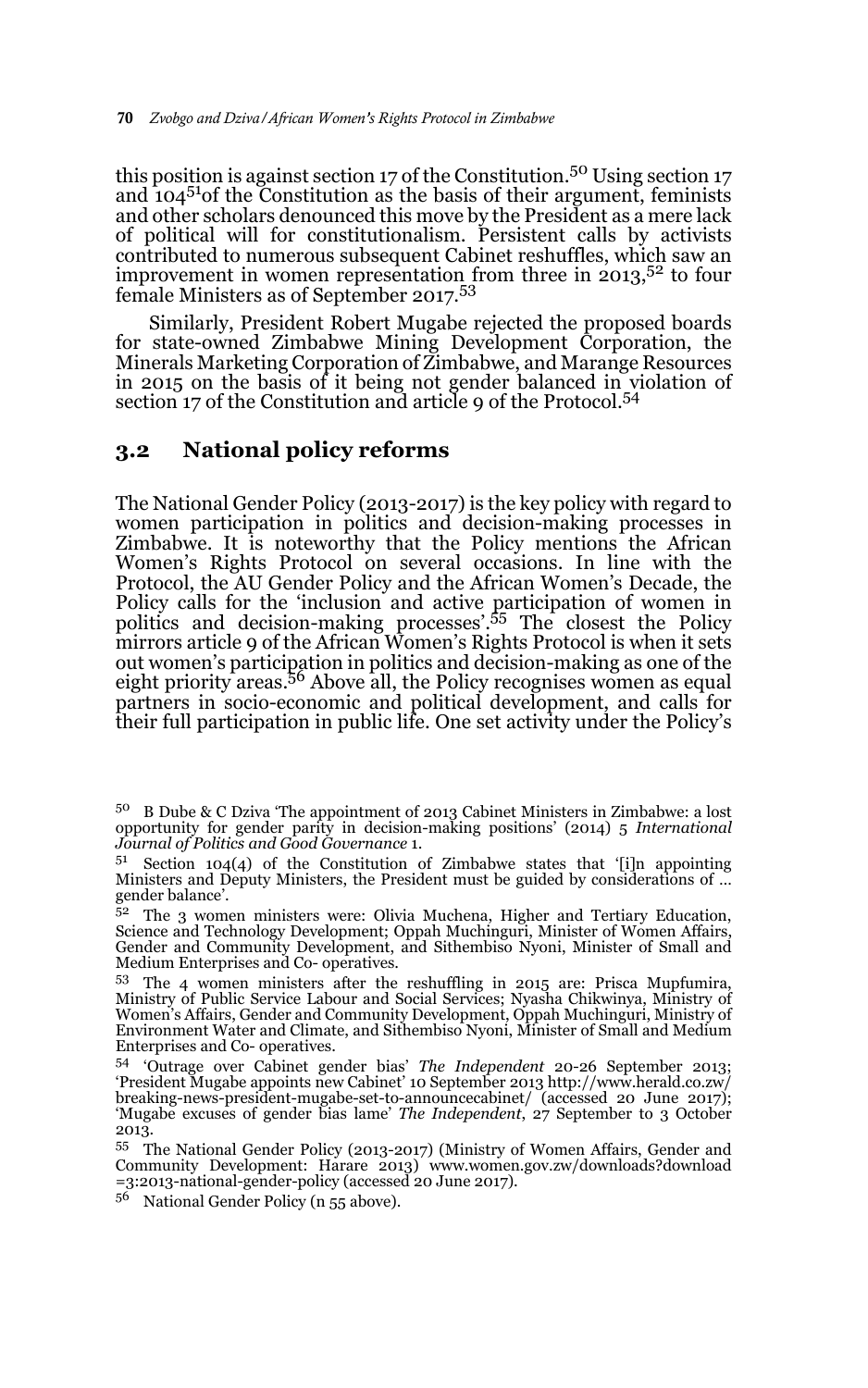implementation strategy is to track the progress made on the participation of women in decision-making and leadership positions.<sup>57</sup>

Policies in place for women empowerment include the Girl's and Young Women's Empowerment Framework (2014), Economic<br>Empowerment Policy<sup>58</sup> and the Zimbabwe Agenda for Sustainable Socio-Economic Transformation (Zim-Asset)<sup>59</sup> policy. Specifically, the Girl's and Young Women's Empowerment Framework<sup>60</sup> was launched to guide stakeholders in implementing empowerment measures and eliminating all forms of discrimination and harmful practices against girls and young women. The framework recognises that empowering girls and young women contributes to their development, and to the future economic and political development of the nation. Women's empowerment and independence ultimately expands women's freedom to participate in politics and decision-making institutions.

Affirmative action practices have also been used to improve women's access to productive resources, capital, employment, and affordable and quality education. In the Public Service Commission affirmative action measures have engendered and improved women representation and participation in policy formulation and implementation within the government. Resultantly, the Public Service Commission has achieved a 30 per cent representation of women in all senior managerial posts in the civil service, while Ministry of Small and Medium Enterprise (SMEs) has increased its percentage of women receiving loans to above 30 per cent.<sup>61</sup> Similarly, the Ministry of Women Affairs, Gender and Community Development facilitated an affirmative action measure requiring 30 per cent of women's participation in tourism and mining sectors.<sup>62</sup> These efforts emulate article 9 of the African Women's Rights Protocol, and they remain crucial in uplifting the standards of women and ensuring women representation in public life.

Through various affirmative action practices, girls have been prioritised in universities and colleges, and in allocation of resources. Universities relax entry requirements for women in highly sought degree programmes such as law, engineering and medicine, which used to be predominantly pursued by men. Affirmative action measures resulted in improved enrolments for women in the education system, and key disciplines. In 2015, national enrolment rate at secondary school level was at 45.9 per cent for females and 43.1 per cent for males.<sup>63</sup> In addition, 40.7 per cent are female students in technical

- <sup>60</sup> See The Girls and Women's Empowerment Framework, 2014.
- Gender Links (n 14 above) 49.
- <sup>62</sup> Gender Links (as above).
- <sup>63</sup> ZimStats *Women and men in Zimbabwe Report 2013* (2013).

<sup>57</sup> National Gender Policy (as above).

<sup>58</sup> See section 3(3) of the Indigenisation and Economic Empowerment Act Chapter 14:33.

<sup>59</sup> ZimAsset is the 'economic blueprint' set to revive the fortunes of Zimbabwe between 2013 and 2018.<br> $60 \quad \text{Soc}$  The Cir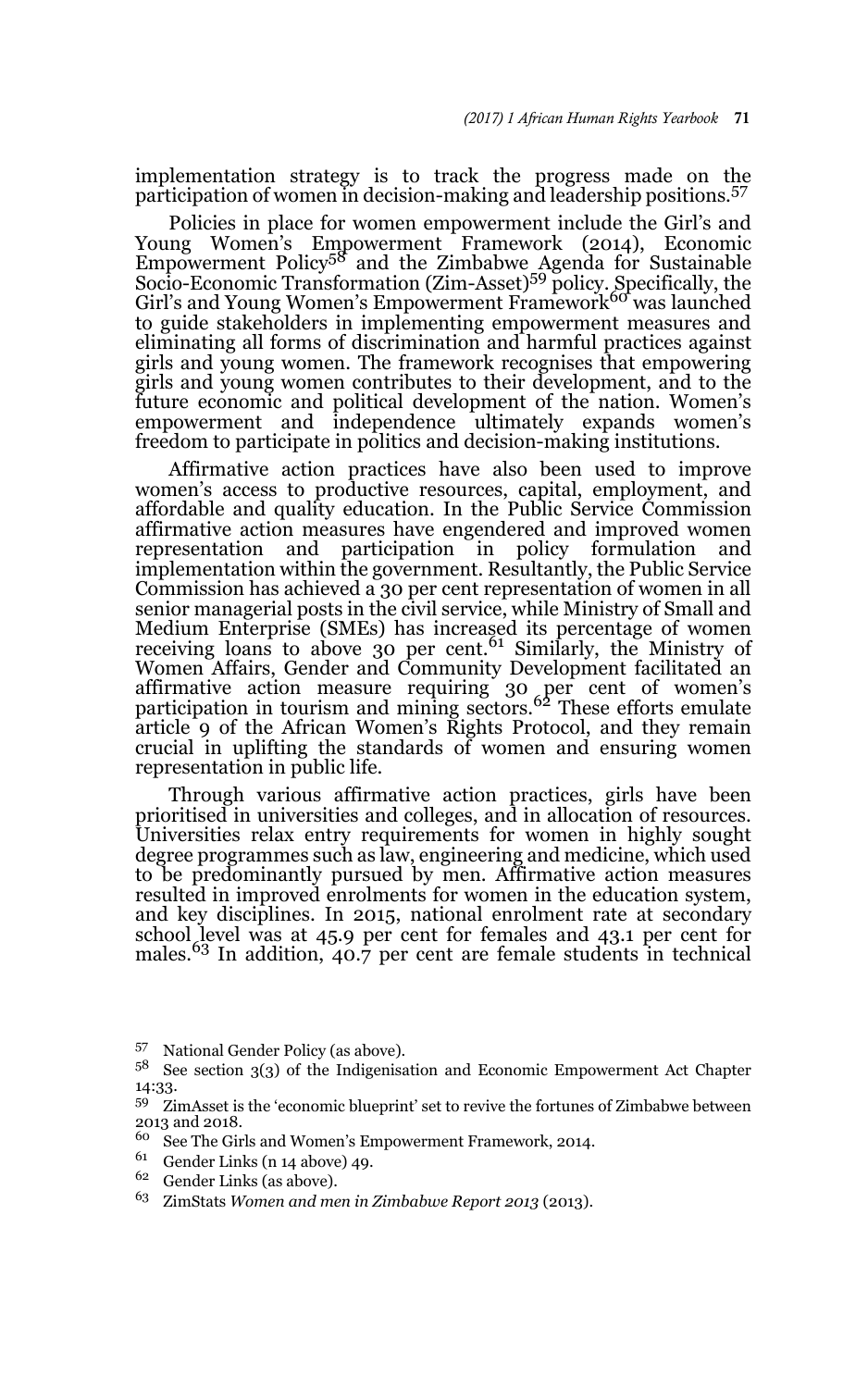colleges and 42.1 per cent in universities.<sup>64</sup> Women's access to education is one of the main drivers of equality and their enlightenment for political participation. Educated women have improved skills, selfesteem and are likely to be appointed in key government posts and political positions. Thus, women empowerment and affirmative action measures have long-term potential to break inequalities hindering the advancement of women as voters, potential job seekers and candidates for appointments in public offices.

## **3.3 Practices by political parties**

The task of ensuring women participation in public life extends beyond the role of the state to include political parties. Over the last years, political parties in Zimbabwe, including the Movement for Democratic Change (MDC-T), and Zimbabwe African National Union Patriotic Front (ZANU PF) have been consistent in engendering their structures through their women's wings. Women's wings provide avenues for women to be active participants, and to learn political and decisionmaking skills, and develop networks within political parties.<sup>65</sup>

Political parties in Zimbabwe have established various committees to mainstream gender equality in party decisions and to bring about desired outcomes of the Protocol. The MDC-T has a gender committee which carry out gender analysis of party policies and proceedings. Similarly, ZANU PF's structures comprises of at least one-third of women in the party's principal organs, namely the Politburo, Central Committee, Provinces, District Committees, the Branch Committees and the Cell/Village Committees.67 As supreme decision-making structures, within ZANU PF, engendering of these structures develop women's political skills and accords women the opportunity to partake in matters of concern to them. According to the UNDP,68 political parties are the primary and most direct vehicle through which women can access elected office and political leadership. Thus, participation of women in party politics remains a key determinant of their prospects for political empowerment, particularly in local government, National Assembly and Cabinet.

Political parties improve outcomes of the Protocol through reservation of seats or constituencies for women to compete against each other. In South Africa, this reservation of constituencies for women members by the African National Congress proved an effective

<sup>64</sup> ZimStats (n 63 above).

<sup>65</sup> United Nations Department of Public Administration, *Women and elections: a guide to promoting the participation of women in elections* (United Nations Department of Public Administration: United Nations 2005).

<sup>66</sup> UN Women *Zimbabwean women in conflict: transformation and peace building, past experience, future opportunities* (2013).

<sup>67</sup> L Sachikonye *Political parties and the democratic process in Zimbabwe* EISA Research Report (2005) 16.

<sup>68</sup> UNDP & NDI *Empowering women for stronger political parties: a good practices guide to promote women's political participation* (2011).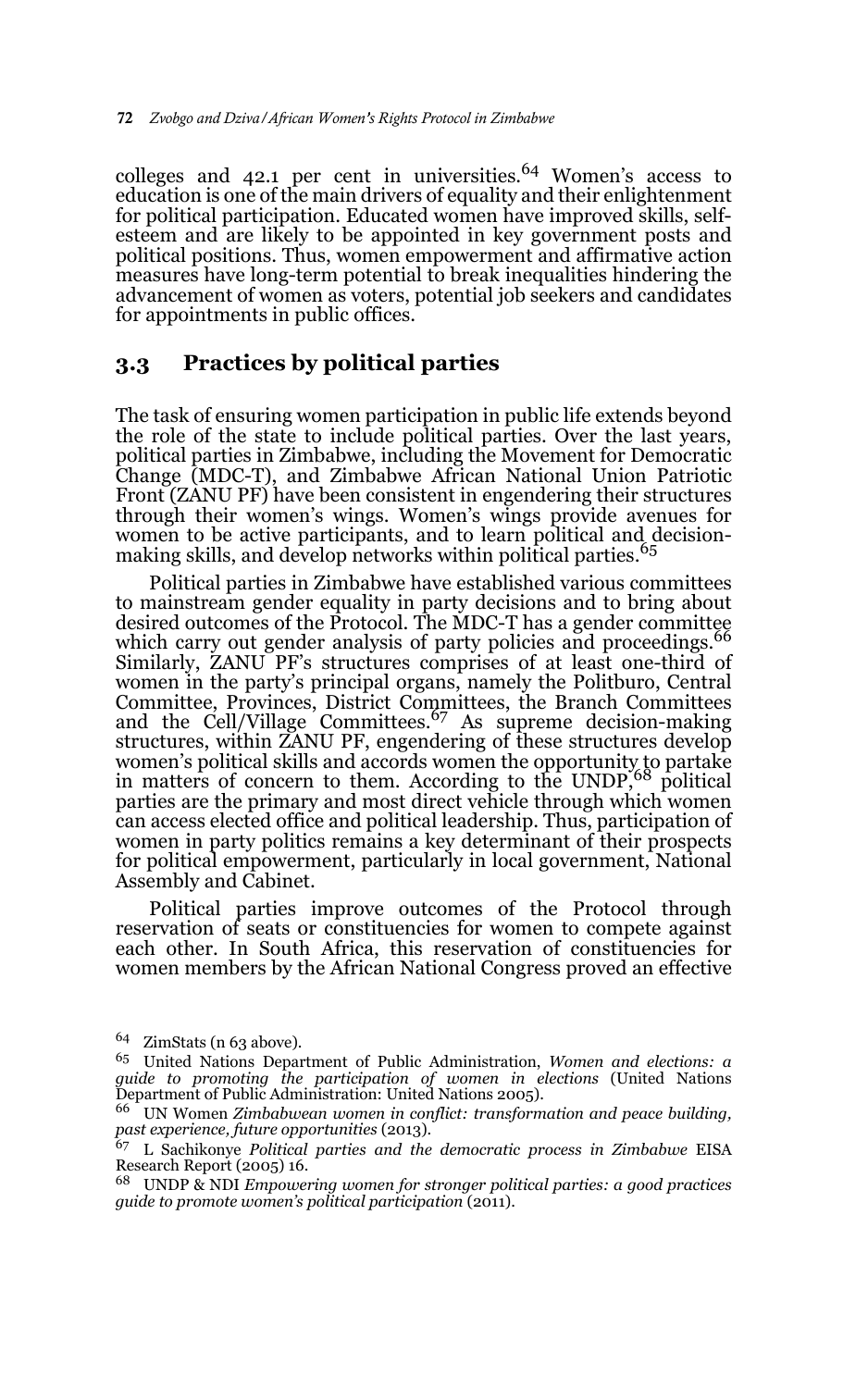way of ensuring a substantial number of women members of parliament during the 1994 and 1999 elections.<sup>69</sup> One challenge of party quotas remain the fact that they are voluntary. Yet, the success of discretional quotas depends on the strong will and commitment of the party leadership to promote women participation in politics.

In most cases, voluntary party quotas that are not accompanied by compulsory constituency quotas are ineffective in increasing women representation. For instance, a certain party may reserve a constituency for a female candidate, while the opposition party may take advantage of this development by fielding a strong male candidate to compete the seat. This scenario forces political parties to overlook voluntary reservation of seats in face of stiff competition from the opposition. Furthermore, women themselves are demotivated to take the reserved seats as a result of societal shame and ridicule associated with such.

Besides, female politicians in Zimbabwe complain that political parties identify and shunt women candidates in constituencies that are not the party's strongholds, or where they often lose. When ZANU PF adopted and implemented the 25 per cent quotas in the National Assembly in 2005; the party was accused of nominating women candidates in opposition strongholds where they had little chances of success. Resultantly, only 17.7 per cent of elected ZANU-PF members<br>were women.<sup>70</sup> Women party members continue to accuse political parties of viewing them as losing candidates. These double standards by political parties render the whole essence of quotas ineffective.

The implementation of special measures (both constitutional and discretional) has also been heavily opposed and criticised in political parties, and some circles of the society. Critics view quotas as a mere tokenism for sacrificing 'quality over quantity'.71 Ahikire noted that 'there is concern about ghettoisation of women in public politics by quotas'. 72 Some women view quotas as mere perpetuation of gender inequalities by categorising women as a low class or 'others'. As Dene Smuts commented: 'When you send a person into public life under a quota system, you automatically send her with a question hanging over her head about her competence'.<sup>73</sup> Quotas imply that politicians are elected because of their gender, not because of qualifications and that more qualified candidates are pushed aside.<sup>74</sup>

In addition, society views quotas as a negation to democracy in that women are given preference at the expense of men.75 Quotas limit the

71 Gender Links (n 14 above) 21.

<sup>69</sup> S Hassim 'Representation, participation and democratic effectiveness: feminist challenges to representative democracy in South Africa' in AM Goetz & S Hassim (eds) *No shortcuts to power* (2003) 86.

<sup>70</sup> B Chiroro 'Persistent inequalities: women and electoral politics in Zimbabwe elections in 2005' (2005) 4 *Journal of African Elections* 4.

<sup>72</sup> J Ahikire 'Vulnerabilities of feminist engagement and the challenge of developmentalism in the South: what alternatives?' (2008) 39 *Institute of Development Bulletin* 28.

Ahikire (n 72 above).

<sup>74</sup> Dahlerup (n 27 above) 94.

<sup>75</sup> Dahlerup (as above).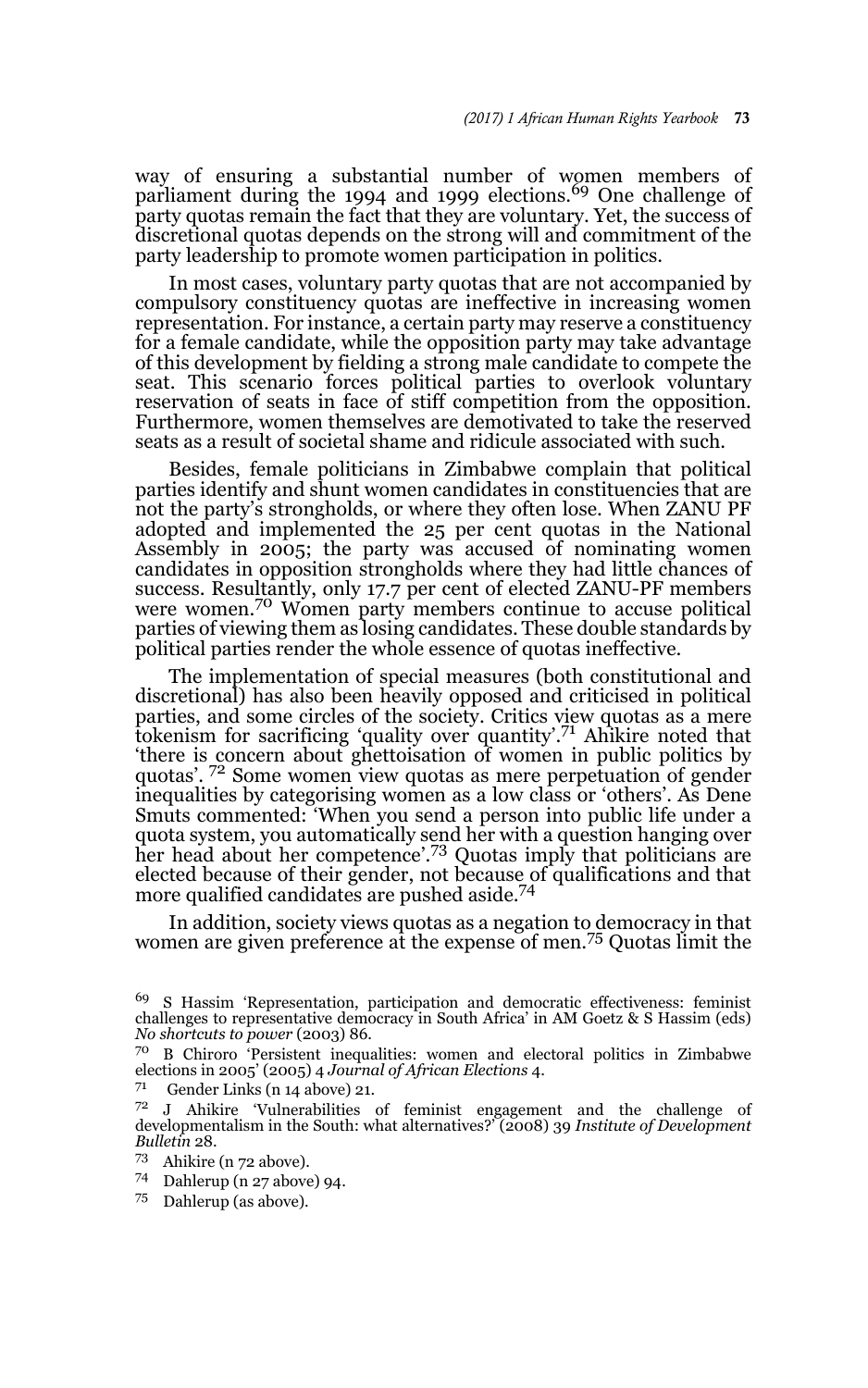fairness and competition of aspiring candidates, and the right of the electorate to choose a candidate of their choice: all of which are temperate elements in modern democracy. Despite this exclusionary rhetoric, extant literature confirms how compulsory and voluntary national and party quotas have proved effective in addressing deep rooted challenges deterring women from political participation.76 Indeed, the CEDAW noted that the adoption of special measures aimed at accelerating de facto equality between men and women shall not be considered discrimination, as they are adopted in the good spirit of addressing the history of inequality.<sup>77</sup>

### **3.4 Practices by NGOs and civil society**

A major feature of political life involves civil society and nonorganisations (NGOs) in formulation implementation of public policies the world over.78 The efforts have largely emphasised on mobilisation of support, advocacy, provision of resources, awareness raising, support and imparting of skills to women venturing in political and decision-making institutions. Organisations such as the Women's Coalition of Zimbabwe, Women in Politics Support Unit, Zimbabwe Women Lawyers Association and Women's Trust have vast experience in advocating for women participation and representation in Zimbabwe, and have been utilising the Protocol and other African human rights instruments for this outcome. During the 2013 constitution-making process, the afore-mentioned organisations submitted position papers to the constitution-drafting team, calling for inclusion of clear cut provision for women participation in public life in accordance to the African Women's Rights Protocol. In addition, civic organisations mobilised women at all levels of society to actively participate during consultative meetings to canvass people's wishes in the constitution. These indubitable roles of civic organisations resulted in the adoption of a gender sensitive constitution.

In the post constitution era, civic organisations have forged modest levels of cooperation with women activists, political parties and female candidates to advocate and lobby for women's equal political participation and representation. Ahead of the 2013 elections, women's rights organisations conducted a series of campaigns including the 'Women Can Do it Campaign'79 and the 50/50 Campaign to encourage citizens to vote for female candidates during the 2013 elections. These platforms have provided women with opportunities for capacity building to wrestle for the reserved seats under the constitutional

<sup>&</sup>lt;sup>76</sup> Gender Links (n 14 above) 21.<br><sup>77</sup> See article 4(1) of CEDAW

See article  $4(1)$  of CEDAW.

<sup>78</sup> J Bossuyt *Involving non state actors and local governments in ACP-EU dialogue* Policy Management Brief 13 European Centre for Development Policy Management, December 2000 http://ecdpm.org/wp-content/uploads/2013/10/PMB-13-Involving-Non-State-Actors-Local-Governments-ACP-EU-Dialogue-2000.pdf (accessed 2 July 2017).

<sup>79</sup> The Women Can Do It Campaign was funded by UNFEM through the Women's Trust, a local NGO in Zimbabwe.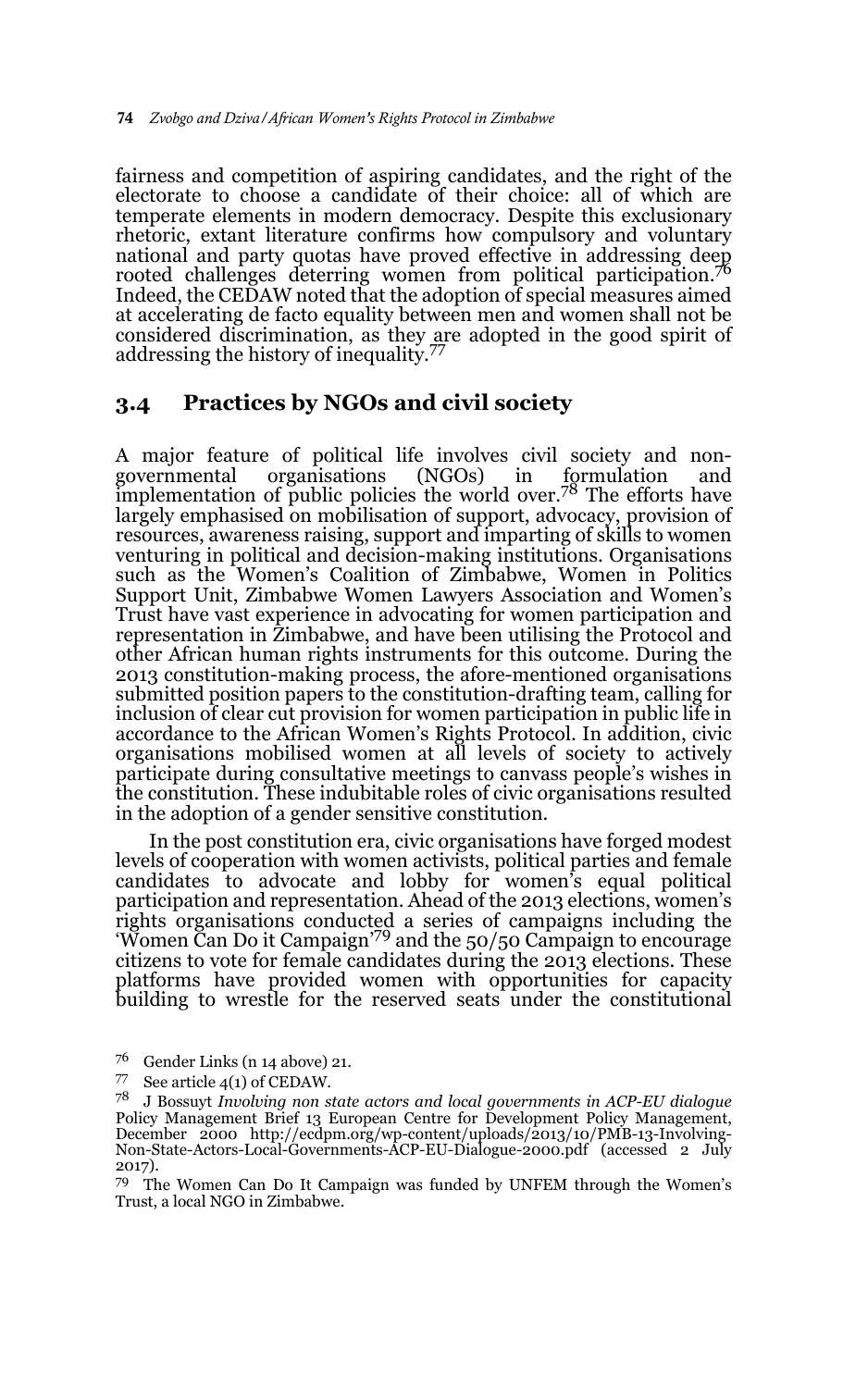quota, and to effectively campaign and contest men during primary and national elections. The impact of such activities is both in short and long-term, as the imparted skills will even help in increasing women participation in future elections.

However, civic organisations' work to implement the African Women's Rights Protocol has been fraught with challenges in Zimbabwe. Foremost amongst these is the limited state-civic cooperation in democratisation process. Civic organisations are often mistrusted in democratisation, and have often been labelled agents of regime change in independent Zimbabwe. Civil society has gone through a polarising and traumatic experience characterised by disruption of operations, harassment, and blanket banning of activities in the third quarter of 2008, and centrally fettered engagement with the government of Zimbabwe in the better part of the first decade of the 21<sup>st</sup> century. 80 These unfavourable relations imposed harsh restrictions on the freedoms of assembly and association, yet the operations of civic groups in ensuring women participation in politics hinges on these liberties.

# **4 PERSISTENT OBSTACLES TO WOMEN'S PARTICIPATION**

The previous section illustrated practices of implementing article 9 of the African Women's Rights Protocol in Zimbabwe. In spite of these efforts, women are yet to enjoy *equal* participation and representation in politics and decision-making bodies. In most cases, statistics show that female representation stands at around 30 per cent, which is well below the African Women's Rights Protocol desired level of 50-50 representation. These statistics speak volumes about the impediments that women continue to face in trying to effectively participate in public life.

Poverty plays a central role in increasing the individual, societal and institutional barriers of women to political participation. Poverty manifests itself through various indicators indicative of women's increased burden, including lack of education, information, employment, financial resources, health care, food and clothes. Available studies in Zimbabwe confirm that women comprise the bulk of poorer people, compared to men, in respect to access to income, justice, education, health, employment, civic involvement and social support.<sup>81</sup> Women head 45 per cent of households, 72 per cent of which

<sup>80</sup> K Chatiza 'Opportunities and challenges in institutionalizing participatory development: the case of rural Zimbabwe' unpublished PhD thesis, Swansea University  $\begin{array}{c} (2008) \\ 81 \end{array}$ 

<sup>81</sup> ZimStats & ICF International *Zimbabwe Demographic and Health Survey 2010-11* (ZIMSTAT and ICF International Inc. Calverton 2012) http://measuredhs.com/whatwe-do/survey/survey-display-367.cfm (accessed 12 June 2017); ZimStats *Zimbabwe 2011 Labour Force and Child Labour Survey* 2011 www.zimstat.co.zw/dmdocuments/ Laborforce.pdf (accessed 12 June 2017).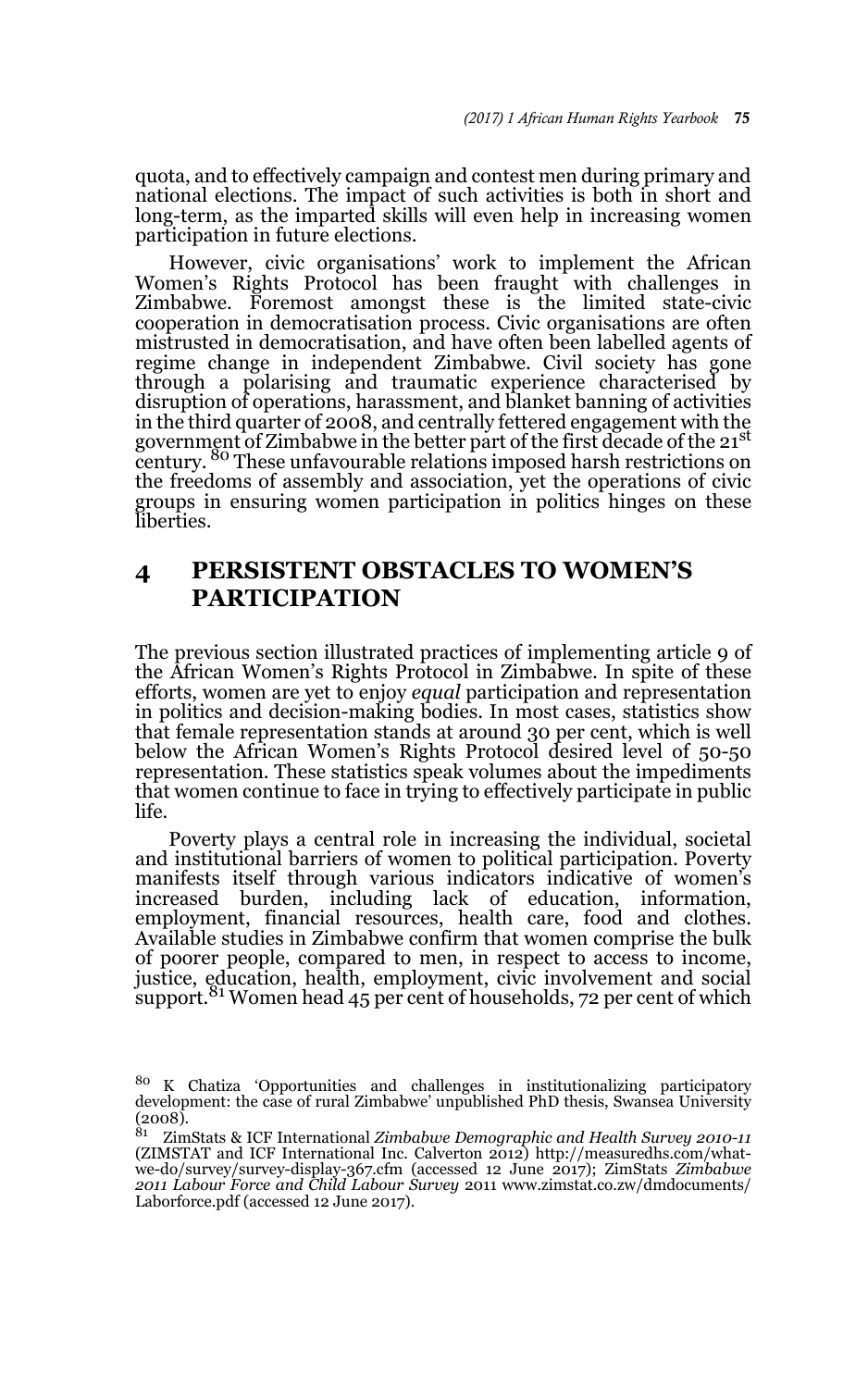are in poverty.82 With limited funding and some forms of support from government and political parties, the majority of poor women cannot effectively participate in electoral processes including by attending meetings and putting themselves forward as candidates in party and national elections.

Indeed, contemporary politics and decision-making processes have been increasingly commercialised beyond the reach of the poor. Aspiring women candidates are in need of political funding to roll out effective campaigns, and to provide for the needs of campaigning aides and agents. As inequality, exclusion and dependency limit the political participation of poor women, better off women and those with wellresourced husbands and relatives are consequently financially supported to contest as candidates.

Poverty further limits the active participation of adult women in political activities. Women from poverty stricken families often find it beyond their capacity to attend political gatherings and stand in long voting queues. As Makumbe shows, active participation is often cumbersome for poor women in that attending meetings, voting and informing oneself about issues that affect one's community, and even voting itself require a lot of time. 83 A study conducted by Wordofa in Ethiopia revealed how poor women shun community meetings and voting processes as they find these to be 'a time consuming and tedious task that does not do much for them'. 84 Similarly, poor women in Zimbabwe tend to devote their energy to food and income generating activities such as working in fields, vending, and mineral panning<br>instead of participating in public life.<sup>85</sup>

Poverty can also manifest through limited education. Limited education further reduces self-esteem and breeds an inferiority complex, resulting in many women shunning the public sphere. There is also a tendency by the electorate to vote for, and by political leaders to appoint financially privileged and educated people in society. Thus, limited education comes with resentment and the exclusion of women from the public sphere.

Women's participation in politics and decision-making institutions is also affected by strenuous processes undertaken to appoint or select them. Women's equal representation in elected positions continues to be affected by the first-past-the-post (FPTP) electoral system in Zimbabwe. The plurality-majority, FPTP or 'winner takes all' electoral system entails that the candidate with the highest number of votes wins even if the winner has no absolute majority.<sup>86</sup> The disadvantage with

<sup>82</sup> ZimStats & ICF International (n 81 above).

<sup>83</sup> J Makumbe *Participatory development* (University of Zimbabwe Publications: Harare 1996).

 $84$  D Wordofa 'Internalizing and diffusing the PRA approach: the case of Ethiopia' in J Blackburn & J Holland (eds) *Who changes? institutionalizing participation in developmen*t (1998) 16.

<sup>85</sup> Dziva *et al* (n 14 above).

<sup>&</sup>lt;sup>86</sup> RE Matland 'Enhancing women's political participation: legislative recruitment and electoral systems' in *Women in Parliament: beyond numbers* (1998) 68.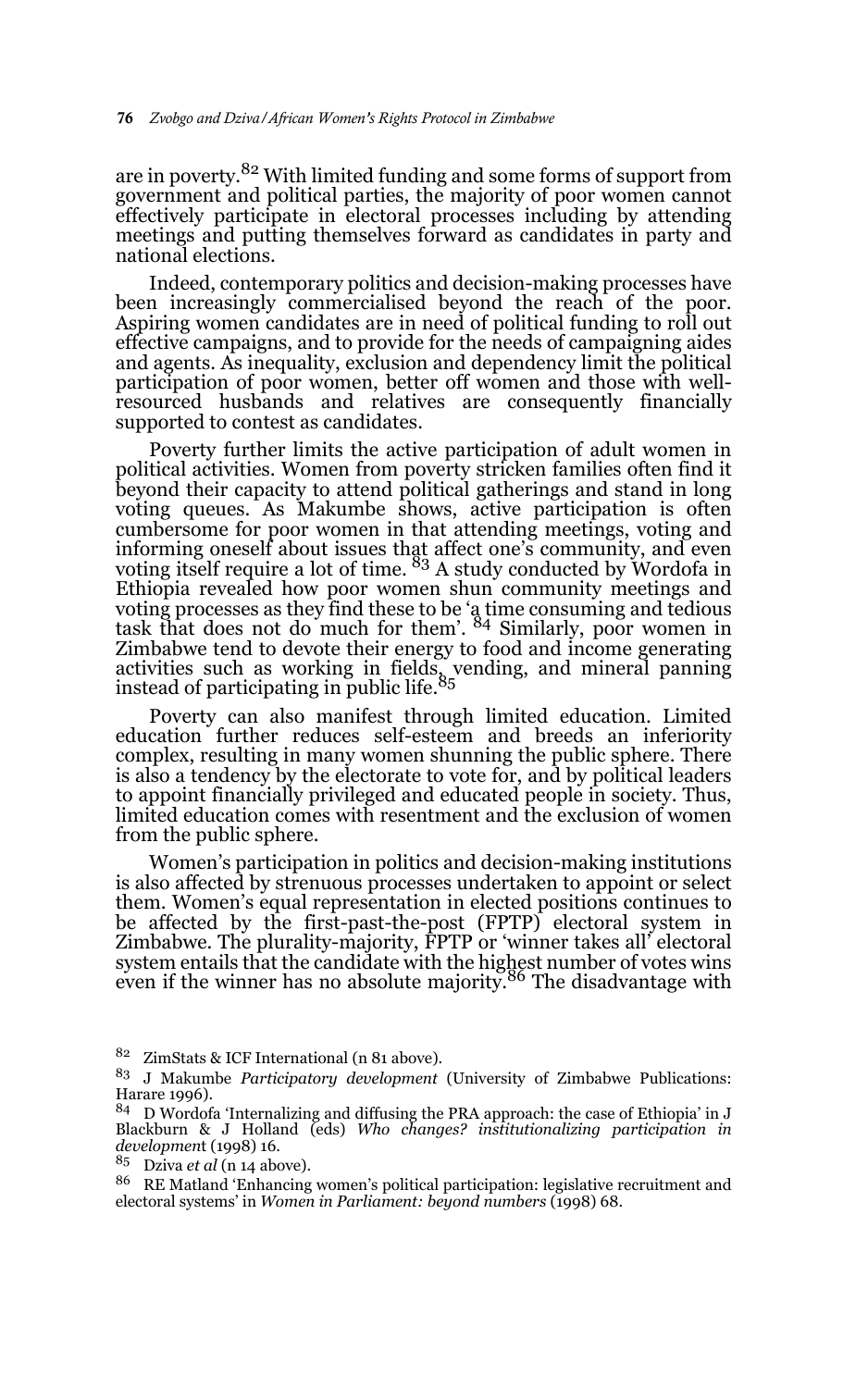the FPTP system is that women candidates will be competing with men or other women directly, and voters will be focussing on the traits of an individual candidate. Because of patriarchy and stereotypes against women, voters often prefer male candidates above women candidates. This is different to the proportional representation electoral system, in which voters focus on the political party and its policies and programmes rather than on individual candidates. With proportional representation, more women are elected into office than in majoritarian systems.87 As evidence, a review of 53 national legislatures in 1999 found that National Assemblies elected by proportional representation were composed, on average, by nearly 20 per cent women, compared to only about 11 per cent in majoritarian systems.<sup>88</sup>

The triumph of female candidates in elections is also affected by the strenuous process used to select candidates. Matland argues that, 'for women to get elected to parliament they need to pass three crucial barriers; first, they need to select themselves to stand for elections; second, they need to get selected as candidate by the party, and thirdly, they need to get selected by voters'.<sup>89</sup> At each stage, women face peculiar challenges that they must overcome before moving on to the next stage.

At the primary election stage, candidates are selected by internal party structures through a rigorous and often flawed process. In Zimbabwe, party primary elections ahead of the 2013 were marred with irregularities, and reports of women being intimidated by men, and some male candidates absconding with ballot boxes.90 The influential role of 'male' gatekeepers who block women's entry into politics remains one of the most serious impediments to women's inclusion in primary election processes. 'Men dominate the political arena; men formulate the rules of the political game; and men define the standards for evaluation. This male-dominated model results in either women shunning politics altogether or rejecting male-style politics'.91 Male leaders in political parties often favour their male friends, and a few female colleagues. In some cases, women candidates succeed through forging strong alliances with male leaders, even if this may mean<br>providing male leaders with sexual favours.<sup>92</sup> This belief has seen many women, especially married women, shunning contesting for political party positions.

Violence and intimidation further limit women's participation in public life. A baseline study conducted by Gender Links revealed

<sup>87</sup> A M Goetz *No shortcuts to power* (2003).

 $\frac{88}{89}$  Goetz (n 87 above) 51.<br> $\frac{89}{89}$  Method (n 86 above)

<sup>&</sup>lt;sup>89</sup> Matland (n 86 above) 66.<br><sup>90</sup> Prime at a<sup>1 (n</sup> 14 above)

Dziva *et al* (n 14 above).

<sup>91</sup> Shvedova (n 28 above) 21.

<sup>92</sup> Dziva *et al* (n 14 above).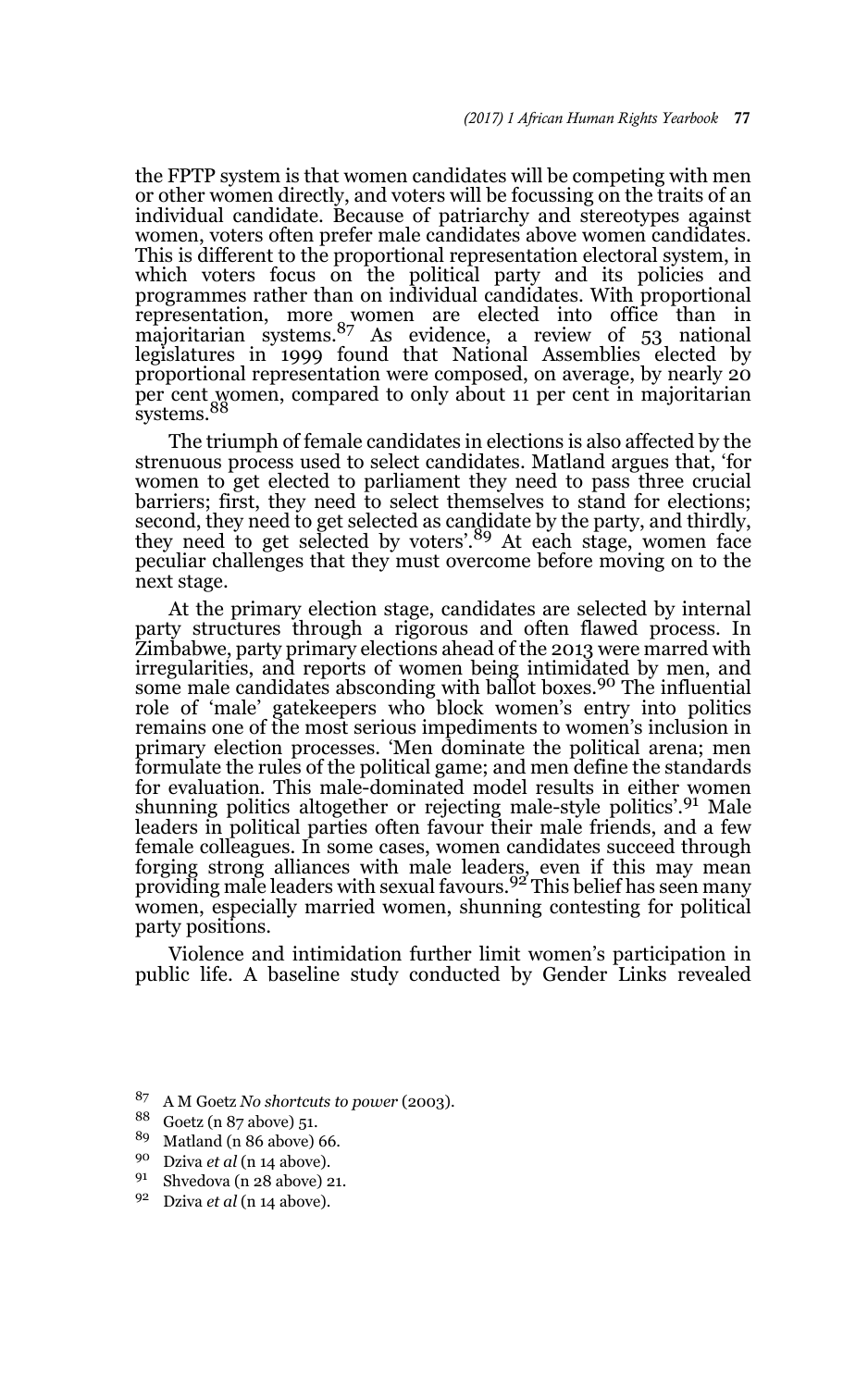rampant gender based violence in society.93 About 68 per cent of women interviewed by Gender Links revealed how women experience some form of violence at least once in their lifetime, while 46 per cent of men confirmed to having perpetrated some form of violence against women.<sup>94</sup> Zimbabwe is also known for violent politics and elections that leave a trail of psychological scars to candidates and electorate.95 Women activists are not spared of these skirmishes. In her book, Jestina Mukoko narrates her ordeal when she was kidnapped and tortured for the work of her civil society organisation.96 Several studies documented how women have been victims of politically-motivated violence that flare up in each electoral cycle.<sup>97</sup> During the 2008 elections, estimates have it that 36 000 people were internally displaced, while 5 000 people were beaten and tortured, and 200 people were killed.98 The short-term consequence of this experience was that women did not turn out to vote in the 2008 run-off election, while the long term effect remains the fact that women despise politics and elections as synonymous with violence.

Similarly, women partaking in public life, especially as candidates continue to be despised and to be subjected to acerbic verbal attacks by men and fellow women. This stems from entrenched societal norms which view the public sphere as a male domain. The verbal attacks are not simply targeted at the candidate's ideas, but often rounds on her person, on how many children she has outside marriage, on her singlemotherhood status, on the alleged numbers of her sexual partners, real or imagined.<sup>99</sup> Verbal abuse remains one of the most pervasive women's rights violations and men use it to keep women in subordinate roles.<sup>100</sup> This character assassination against women results in many of them losing confidence, self-esteem and being discouraged to participate in public life.

<sup>98</sup> Embassy of the United States (n 97 above).

<sup>99</sup> A Magaisa 'Politics and prejudice: plight of Zimbabwean women' 2009 http:// www.newzimbabwe.com/pages/magaisa94.18710.html (accessed 20 June 2013). <sup>100</sup> Gender Links (n 14 above).

<sup>93</sup> M Machisa & S Chingamuka (eds) *Peace begins at home: violence against women (VAW) baseline study Zimbabwe* (Ministry of Women Affairs, Gender and Community Development and Gender Links 2013).

<sup>94</sup> Machisa & S Chingamuka (n 93 above).

<sup>95</sup> T Murithi & A Mawadza (eds) *Zimbabwe in transition: a view from within* (Institute of Justice and Reconciliation: Cape Town 2911); N Mushonga 'A case study of gender and security sector reform in Zimbabwe' (2005) 24 *African Security Review* 4 430-437.

<sup>&</sup>lt;sup>96</sup> Jestina Mukoko, an award winning peace and human rights campaigner from<br>Zimbabwe, who won the many awards, including the United States Secretary of the State Women of Courage Award was abducted from her home in Norton, Zimbabwe on 3 December 2008 by plain clothed security agents for the activities of the organisation she worked with, the Zimbabwe Peace Project. See also J Mukoko *The abduction and trial of Jestina Mukoko: the fight for human rights in Zimbabwe* (2016).

<sup>97</sup> Research and Advocacy Unit 'When the going gets tough the man gets going! Zimbabwean Women's views on Politics, Governance, Political Violence, and Transitional Justice' 2010; Embassy of the United States 'Human Rights Report 2011: Zimbabwe' http://harare.usembassy.gov/human\_rights\_report\_2011.html (accessed 16 June 2017); Mushonga (n 95 above).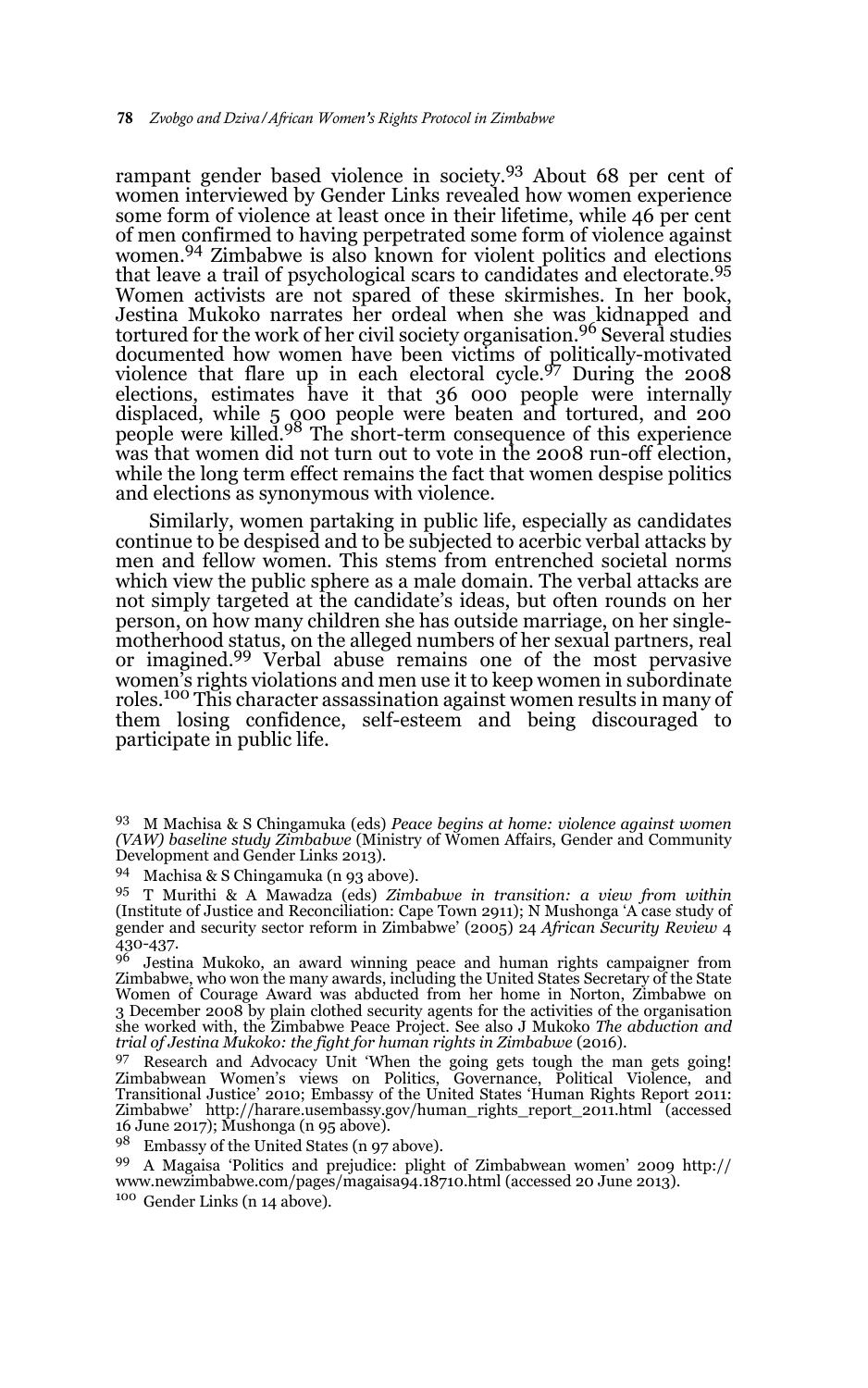Society continues to view women's best place to be at home, seized with reproductive roles while men are concerned with productive roles and leadership issues. These roles are perpetuated by the media that continues to portray women's place as being in the home rather than in public life. The media's portrayal of women in the home also affects the decision of appointing individuals and the voting behaviour of the electorate.

Confined to their homes, a majority of women spend their time doing unpaid household chores, and they consequently lack leadership experience, and political networks to run for office. The plight of women is made worse by the increase of the HIV/AIDS pandemic which has claimed many lives. In 2009, 1.1 million Zimbabweans were living with HIV/AIDS (61 per cent women, 39 per cent men).<sup>101</sup> The increase in the numbers of those infected and dying of this scourge also means increased unpaid care work for women. As noted by Duke, Yo2 the manifold demands for women as wives, mothers, and home keepers, leave them with little time and energy to participate in political meetings and campaigns, which unfortunately take place at very odd hours and with no strict compliance to time. Sometimes women, especially in rural areas, are not able to leave home for paid work or even to attend meetings. As a result, women lose out as these meetings are platforms where information is disseminated, and where appointments and elections are conducted. Although there is an increasing awareness about this emerging care work by women in Zimbabwe, sustainable responses thereto are still minimal.

## **5 CONCLUSION AND RECOMMENDATIONS**

The African Women's Rights Protocol is an innovative instrument for advancing women's rights in Africa. Its article 9 calls for equal participation and representation of women in politics and decisionmaking processes. This provision is potentially ground-breaking for Zimbabwe and other African countries where women's participation in decision-making institutions has for long been quite limited. This article examines the importance of article 9 of the Protocol and reflects on its domestic effect in Zimbabwe. On domestic effect, the article notes that Zimbabwe goes beyond the Protocol to provide for legal, policy and institutional practices to implement article 9, and to bring about desired outcomes in relation to equal representation of women in political institutions. It further discusses the persistent forms of violence, poverty, and socio-cultural barriers that limit women's inclusion and participation in politics and decision-making institutions.

To ensure equal and effective women participation in politics and decision-making process, Zimbabwe must aim higher, and endeavour

<sup>101</sup> ZimStats & ICF International (n 81 above).

<sup>&</sup>lt;sup>102</sup> J Duke 'The dynamics of women participation in democratic politics and sustainable development in Africa' (2010) 12 *Journal of Sustainable Development in Africa* 4.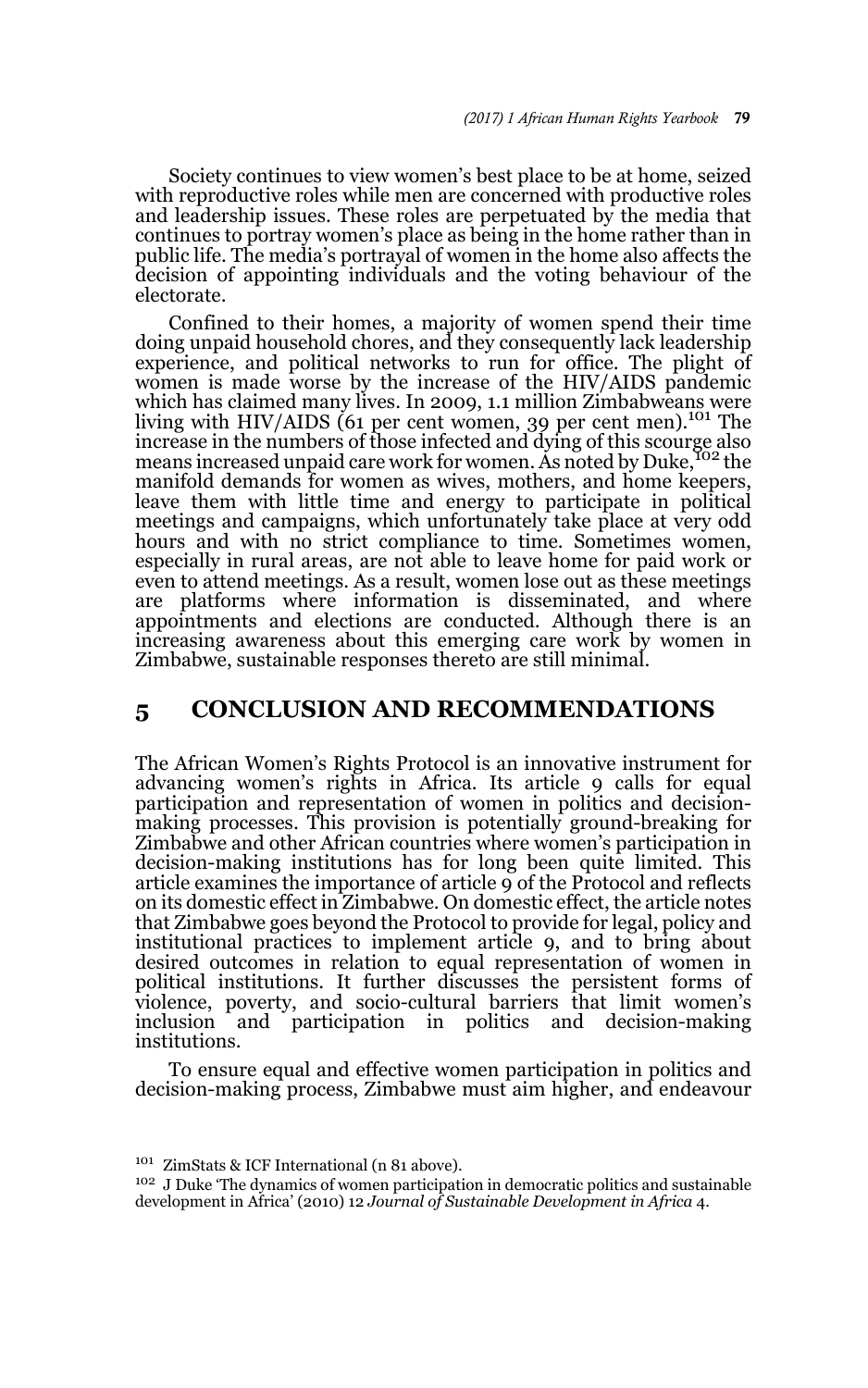to achieve the ideal of 50-50 participation of women, which may be derived from article 9 of the Protocol. To this end, Zimbabwe needs to undertake electoral reform including changing the electoral system from the FPTP to proportional representation ensuring for a certain percentage of women in elected decision-making.

Legal quotas have proved crucial in improving women's representation in political and decision-making institutions. Instead of making the quotas a temporary measure, there is a need to extend the life span of the women's quota for legislators in the Constitution. It is also recommended that Zimbabwe extends the constitutional quotas to local government elections and governance. Furthermore, the government must introduce mandatory quotas to political parties, so as to affirm equal participation and gender balance in internal party structures, and lists of candidates for national elections. Legalising party quotas allows for the electoral body to sanction or disqualify noncomplying political parties. Alternatively, the government may offer incentives to political parties such as additional funding or more free broadcast time for inclusion of equal number of women amongst their candidates.

The government should also level the playing field for female political participants by discouraging all forms of violence in society. One way is to ensure that the rule of law is respected, and that impunity for the perpetrators of politically-motivated and gender-based violence is curbed. Similarly, efforts should be made to improve women's access to education, funding, and to reduce levels of poverty.

The national gender machinery, political parties and civil society must sensitise society and political party leadership on the basis and justifications for special measures and gender equality in general. This may persuade women in society to participate in politics and take up leadership positions. Sensitisation efforts may also make the society and party leadership to seriously consider, embrace, and implement quotas for gender equality. In this technological era, effective awareness raising methods can take the form of print and online media platforms, including social media. Through these platforms, experiences of women role models as cabinet members, legislators, party members, or civil society leaders around the globe can be more widely shared.

Efforts should also be made to sensitise and train print and visual media journalists to effectively profile and ensure responsible coverage of women leaders. These efforts motivate women to participate in politics and decision-making, and above all reinforce, among society and party leaders, the value of women in political and decision-making institutions.

For women activists, one way to force leaders to ensure gender balance is through constitutional petitions and public interest litigation, seeking the nullification of gender imbalanced appointments on the basis that they are contrary to provisions of the Constitution and article 9 of the African Women's Rights Protocol.

The AU and state parties to the African Women's Rights Protocol must continue engaging policy makers and academics to conduct